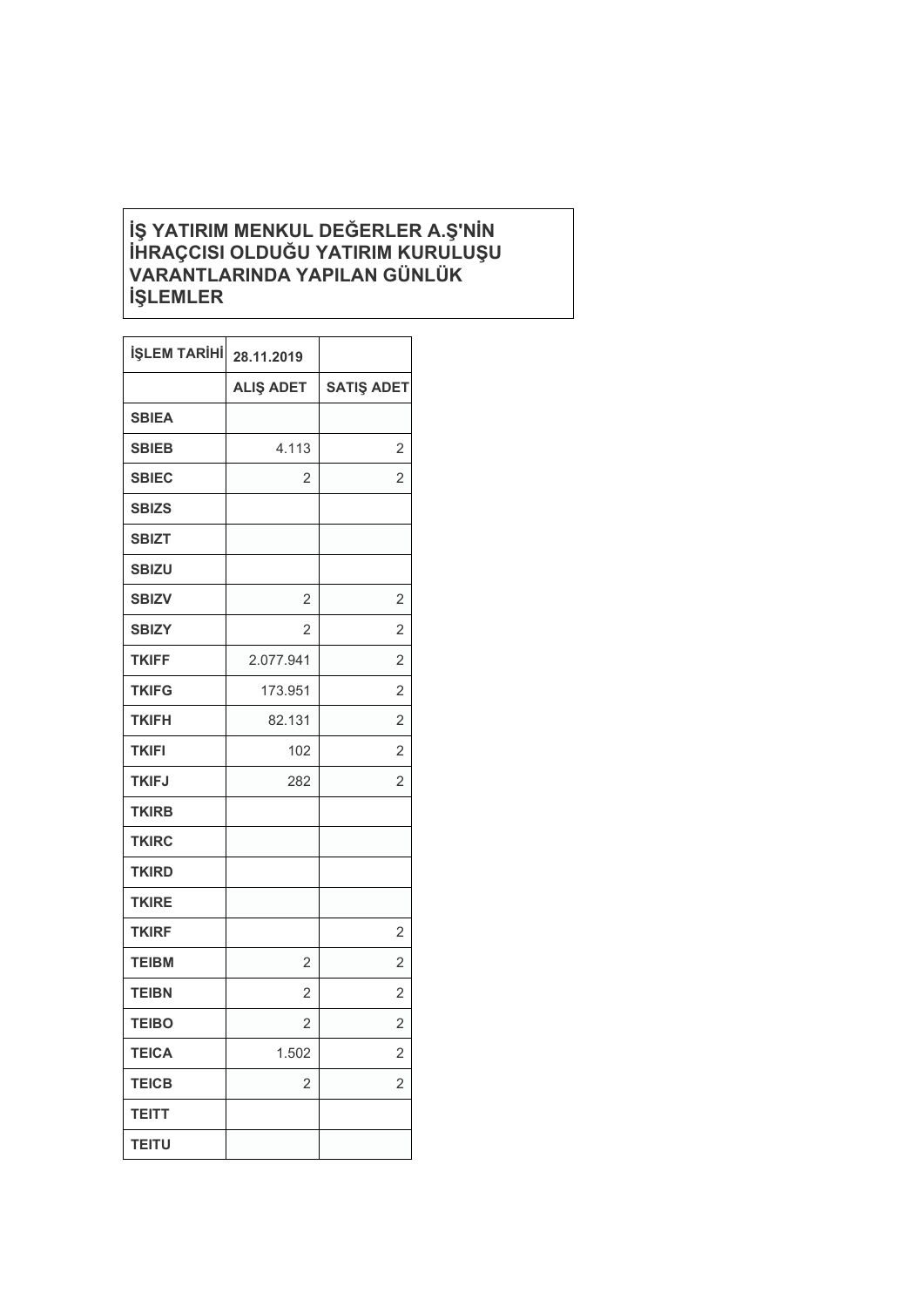| <b>IZIBJ</b> |                |                |
|--------------|----------------|----------------|
| <b>IZIBK</b> |                |                |
| <b>IZIBL</b> |                |                |
| <b>IZIBM</b> | 208.953        | $\overline{2}$ |
| <b>IZIBN</b> | 15.841         | 2              |
| <b>IZIBO</b> | 23.220         | $\overline{2}$ |
| <b>IZICA</b> | 66.503         | $\overline{2}$ |
| <b>IZICB</b> | $\overline{2}$ | $\overline{2}$ |
| <b>IZICC</b> | 3              | 2              |
| <b>IZICD</b> | $\overline{2}$ | $\overline{2}$ |
| <b>IZICE</b> | $\overline{2}$ | $\overline{2}$ |
| <b>IZICF</b> | $\overline{2}$ | $\overline{2}$ |
| <b>IZITZ</b> | 25.066         | 2              |
| <b>IZIUP</b> | 36.766         | $\overline{2}$ |
| <b>IZIUR</b> | 136.622        | 2              |
| <b>IZIUS</b> | 999            |                |
| <b>IZIUT</b> |                |                |
| <b>IZIUU</b> |                |                |
| <b>IZIUV</b> |                |                |
| <b>IZIUY</b> |                |                |
| <b>IZIUZ</b> |                |                |
| <b>IZIVP</b> |                |                |
| <b>IZIVR</b> |                |                |
| <b>IZIVS</b> |                |                |
| <b>IBIFN</b> |                |                |
| <b>IBIFO</b> |                |                |
| <b>IBIGA</b> |                |                |
| <b>IBIGB</b> | 252            | 2              |
| <b>IBIGC</b> | 2              | 2              |
| <b>IBIRJ</b> |                |                |
| <b>IBIRK</b> |                |                |
| <b>IBIRL</b> |                |                |
| <b>IBIRM</b> | 1.002          | 2              |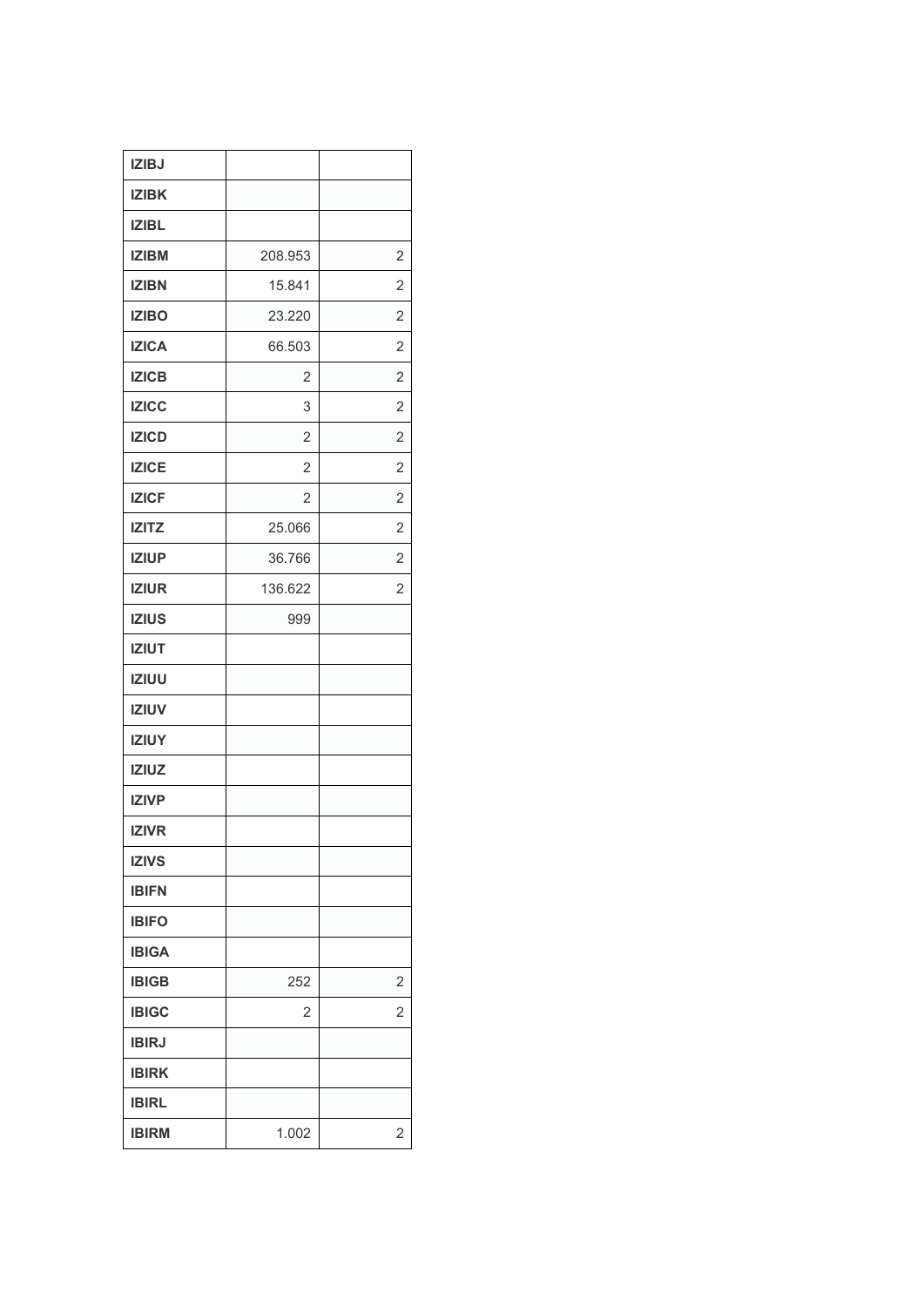| <b>IBIRN</b> | $\overline{2}$ | $\overline{2}$ |
|--------------|----------------|----------------|
| <b>ABIFI</b> |                | 1              |
| <b>ABIFJ</b> |                |                |
| <b>ABIFK</b> | 4.999          |                |
| <b>ABIFL</b> | 3.755          | $\overline{2}$ |
| <b>ABIFM</b> | 1              | $\overline{2}$ |
| <b>ABIRE</b> |                |                |
| <b>ABIRF</b> |                |                |
| <b>ABIRG</b> |                |                |
| <b>ABIRH</b> | 1              | $\overline{2}$ |
| <b>ABIRI</b> | 2              | $\overline{2}$ |
| <b>ARICA</b> |                | 1              |
| <b>ARICB</b> |                | 1              |
| <b>ARICC</b> | 6              | $\overline{2}$ |
| <b>ARICD</b> | 13             | $\overline{2}$ |
| <b>ARICE</b> | 2              | $\overline{2}$ |
| <b>ARITY</b> |                |                |
| <b>ARITZ</b> |                |                |
| <b>ARIUP</b> |                |                |
| <b>ARIUR</b> | 20.004         | 4.002          |
| <b>ARIUS</b> | 292            | 2              |
| <b>YBIFI</b> |                |                |
| <b>YBIFJ</b> |                |                |
| <b>YBIFK</b> |                | 1              |
| <b>YBIFL</b> | 6.002          | 2              |
| <b>YBIFM</b> | $\overline{2}$ | 2              |
| <b>YBIRE</b> |                |                |
| <b>YBIRF</b> |                |                |
| <b>YBIRG</b> |                | 1              |
| <b>YBIRH</b> | 2              | 2              |
| <b>YBIRI</b> | $\overline{2}$ | $\overline{2}$ |
|              |                |                |
| <b>GRIIL</b> |                |                |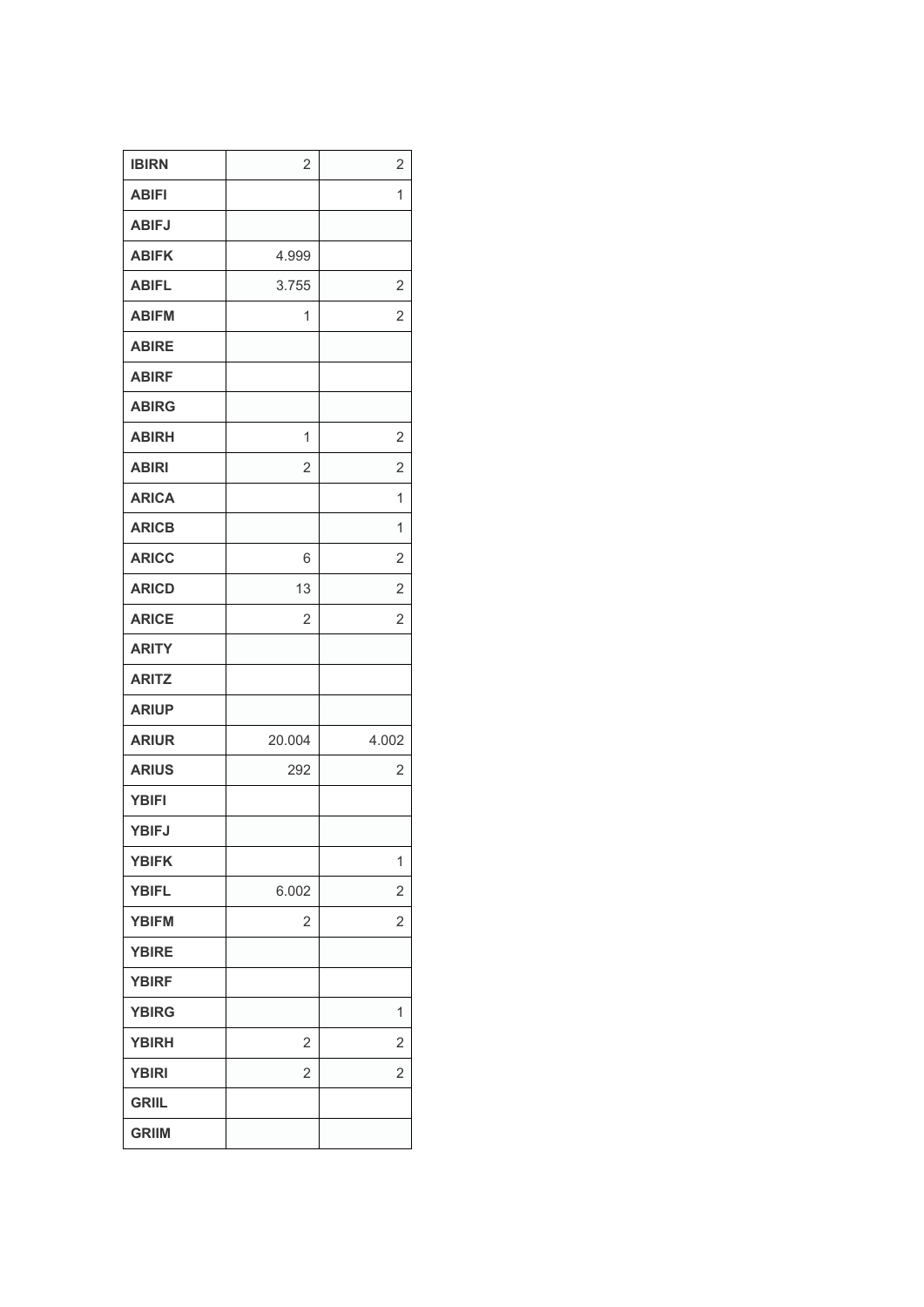| <b>GRIIN</b> | 410.529        | $\overline{2}$ |
|--------------|----------------|----------------|
| <b>GRIIO</b> | 5.557          | $\overline{2}$ |
| <b>GRIJA</b> | $\overline{2}$ | $\overline{2}$ |
| <b>GRIUI</b> |                |                |
| <b>GRIUJ</b> |                |                |
| <b>GRIUK</b> |                |                |
| <b>GRIUL</b> |                | 2              |
| <b>GRIUM</b> | $\overline{2}$ | $\overline{2}$ |
| <b>VBIFK</b> |                |                |
| <b>VBIFL</b> |                |                |
| <b>VBIFM</b> |                |                |
| <b>VBIFN</b> | 818.348        | 2              |
| <b>VBIFO</b> | 3.335          | 2              |
| <b>VBIRG</b> |                |                |
| <b>VBIRH</b> |                |                |
| <b>VBIRI</b> | $\overline{2}$ | $\overline{2}$ |
| <b>VBIRJ</b> | $\overline{2}$ | 2              |
| <b>VBIRK</b> | $\overline{2}$ | $\overline{2}$ |
| <b>KHIEK</b> |                |                |
| <b>KHIEL</b> | 4              |                |
| <b>KHIEM</b> | 3              | 2              |
| <b>KHIEN</b> | $\overline{2}$ | $\overline{2}$ |
| <b>KHIEO</b> | $\overline{2}$ | $\overline{2}$ |
| <b>KHIPG</b> |                |                |
| <b>KHIPH</b> |                |                |
| <b>KHIPI</b> |                |                |
| <b>KHIPJ</b> |                |                |
| <b>KHIPK</b> | 6              | $\overline{2}$ |
| <b>SBIDN</b> |                |                |
| <b>SBIDO</b> |                |                |
| <b>TEITV</b> |                |                |
| <b>TEITY</b> |                |                |
| <b>TEITZ</b> |                |                |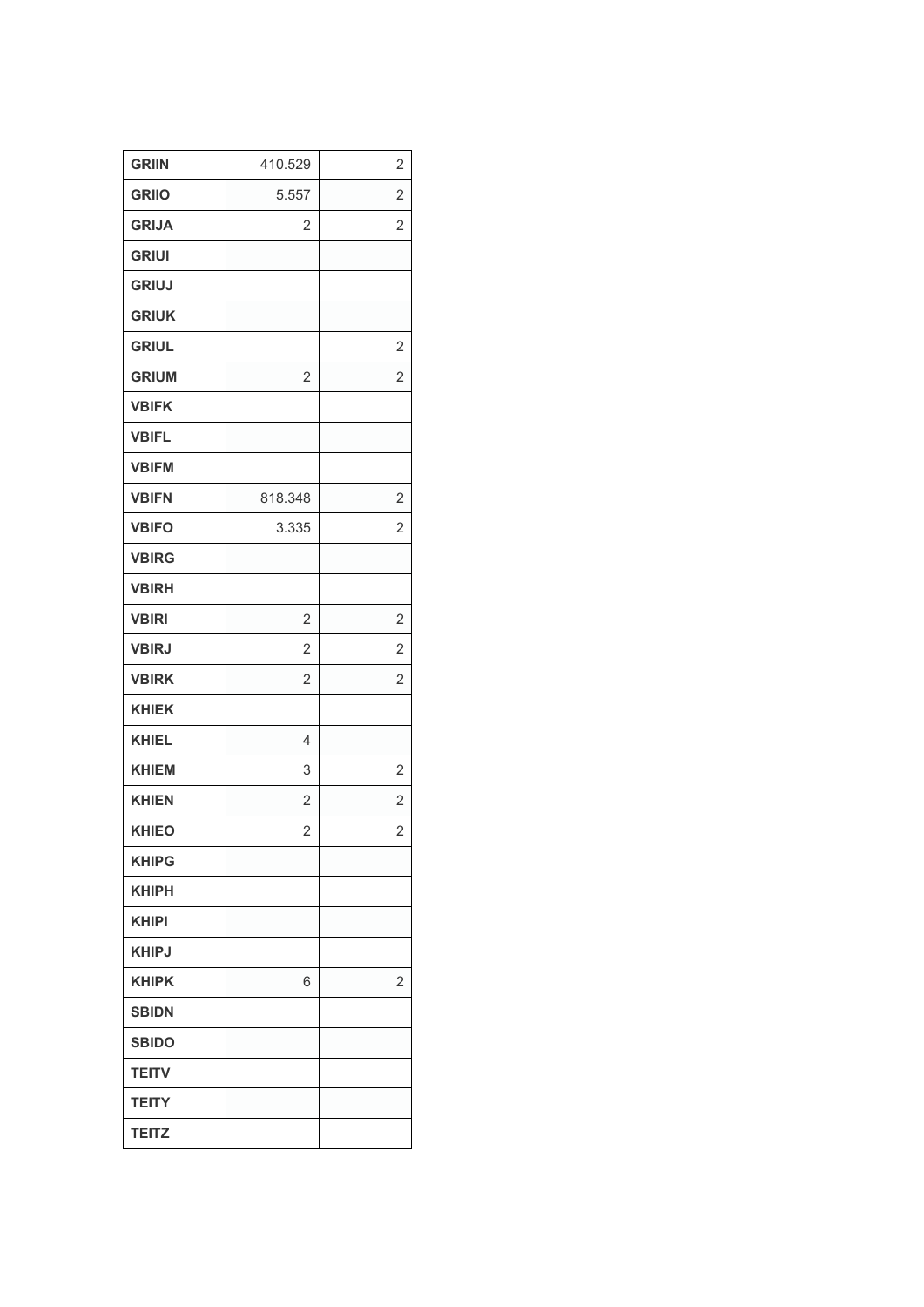| <b>TCIKE</b> |                |                |
|--------------|----------------|----------------|
| <b>TCIKF</b> |                |                |
| <b>TCIKG</b> | 3.871          | 1              |
| <b>TCIKH</b> | 206            | $\overline{2}$ |
| <b>TCIKI</b> | 2              | $\overline{2}$ |
| <b>TCIYA</b> |                |                |
| <b>TCIYB</b> |                |                |
| <b>TCIYC</b> |                |                |
| <b>TCIYD</b> | 12.998         | $\overline{2}$ |
| <b>TCIYE</b> | 1              | 2              |
| <b>TPIEF</b> |                |                |
| <b>TPIEG</b> |                |                |
| <b>TPIEH</b> |                |                |
| <b>TPIEI</b> |                |                |
| <b>TPIEJ</b> |                |                |
| <b>TPIPB</b> |                |                |
| <b>TPIPC</b> | 1              | $\overline{2}$ |
| <b>TPIPD</b> | 4              | $\overline{2}$ |
| <b>TPIPE</b> | $\overline{2}$ | $\overline{2}$ |
| <b>TPIPF</b> | $\overline{2}$ | $\overline{2}$ |
| <b>EGIFA</b> | 165.593        | $\overline{2}$ |
| <b>EGIFB</b> | $\overline{2}$ | $\overline{2}$ |
| <b>EGIFC</b> | 2.006          | $\overline{c}$ |
| <b>EGIFD</b> | $\overline{2}$ | $\overline{2}$ |
| <b>EGIFE</b> | 2              | 2              |
| <b>EGIPL</b> |                |                |
| <b>EGIPM</b> |                |                |
| <b>EGIPN</b> |                |                |
| <b>EGIPO</b> |                | $\overline{2}$ |
| <b>EGIRA</b> |                | 1              |
| <b>EDIEK</b> |                | 1.500          |
| <b>EDIEL</b> | 384.042        | 1              |
| <b>EDIEM</b> |                | 2              |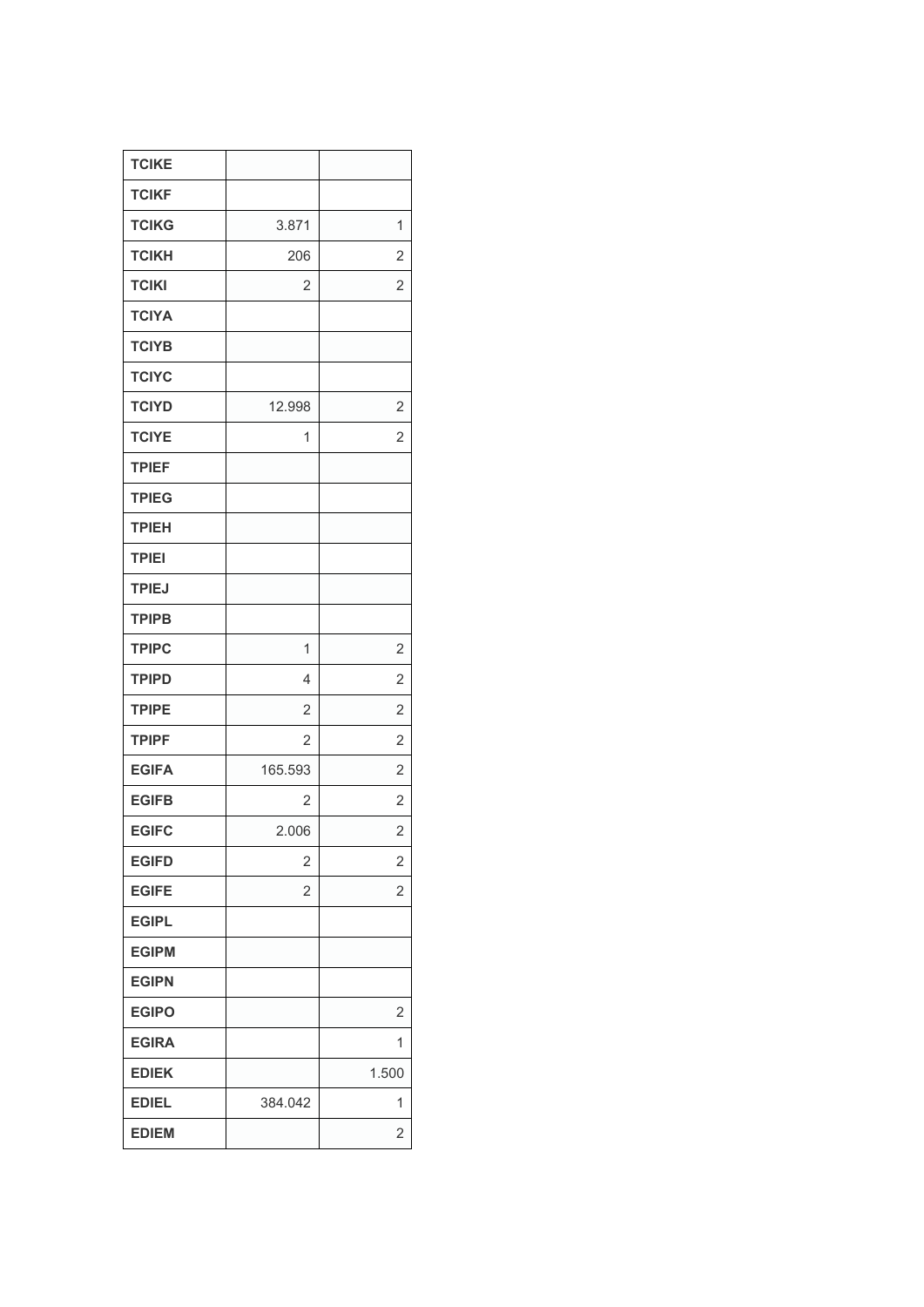| <b>EDIEN</b> | 3              | $\overline{2}$ |
|--------------|----------------|----------------|
| <b>EDIEO</b> | $\overline{2}$ | $\overline{2}$ |
| <b>EDIPG</b> |                |                |
| <b>EDIPH</b> |                |                |
| <b>EDIPI</b> |                |                |
| <b>EDIPJ</b> |                |                |
| <b>EDIPK</b> | 1.303          | $\overline{2}$ |
| <b>HBIFF</b> |                |                |
| <b>HBIFG</b> |                |                |
| <b>HBIFH</b> |                |                |
| <b>HBIFI</b> |                |                |
| <b>HBIFJ</b> | $\overline{2}$ | $\overline{2}$ |
| <b>HBIRB</b> |                | 1              |
| <b>HBIRC</b> | 1              | $\overline{2}$ |
| <b>HBIRD</b> | $\overline{2}$ | $\overline{2}$ |
| <b>HBIRE</b> | $\overline{2}$ | $\overline{2}$ |
| <b>HBIRF</b> | $\overline{2}$ | $\overline{2}$ |
| <b>SIIKN</b> |                |                |
| <b>SIIKO</b> |                | $\overline{2}$ |
| <b>SIILA</b> | 166.113        | $\overline{2}$ |
| <b>SIILB</b> | 9.655          | $\overline{2}$ |
| <b>SIILC</b> | $\overline{2}$ | $\overline{2}$ |
| <b>SIIYJ</b> |                |                |
| <b>SIIYK</b> |                |                |
| <b>SIIYL</b> |                |                |
| <b>SIIYM</b> |                |                |
| <b>SIIYN</b> | $\overline{2}$ | 2              |
| <b>KRIJM</b> |                |                |
| <b>KRIJN</b> |                | 1              |
| <b>KRIJO</b> | 198.503        | 2              |
| <b>KRIKA</b> | 2.809          | 2              |
| <b>KRIKB</b> | $\overline{2}$ | 2              |
| <b>KRIVI</b> |                |                |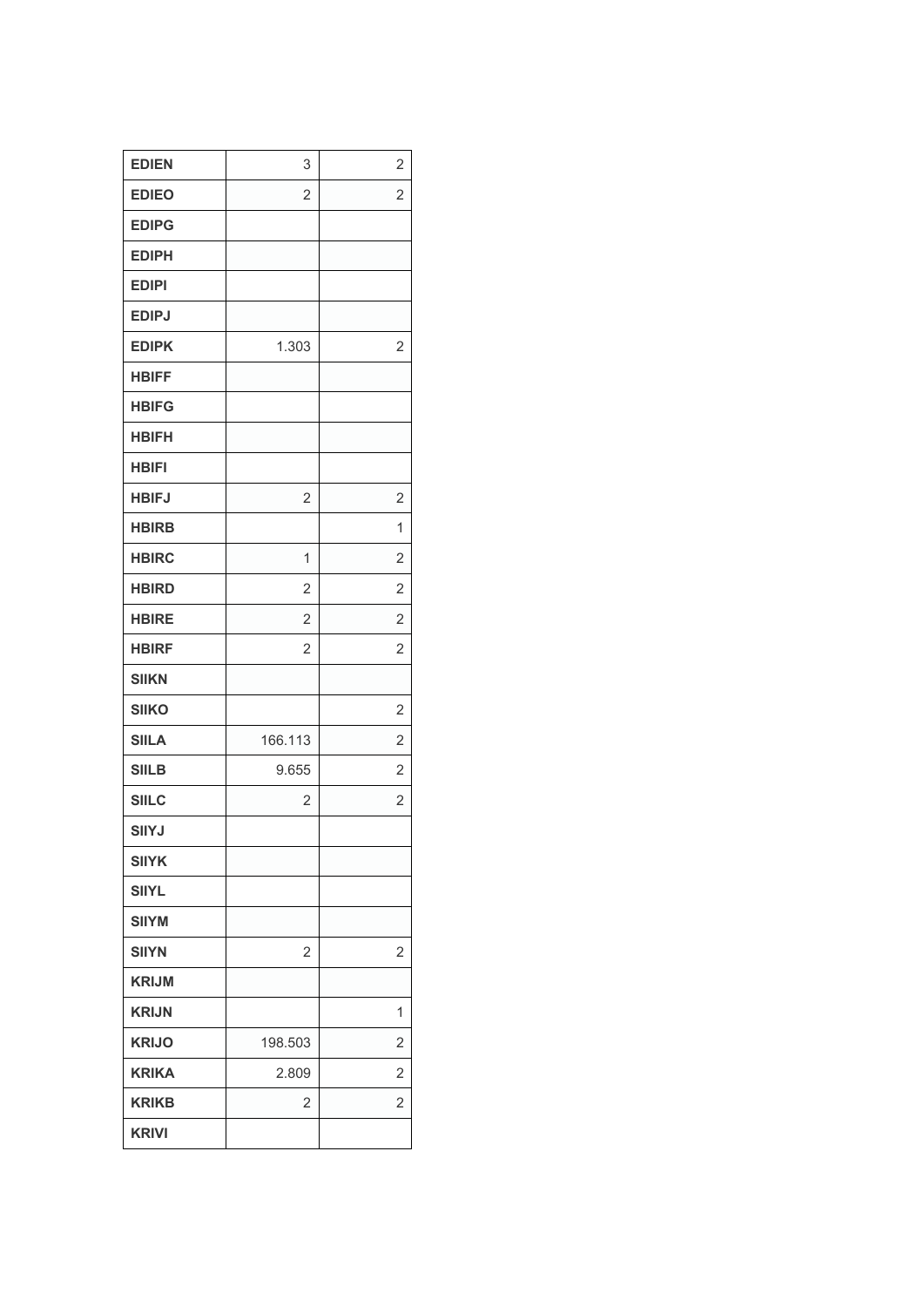|                | 1              |
|----------------|----------------|
| $\overline{2}$ | 2              |
|                |                |
|                |                |
|                |                |
| $\overline{2}$ | 2              |
| 13             | $\overline{2}$ |
|                |                |
|                |                |
|                |                |
| $\overline{2}$ | $\overline{2}$ |
| $\overline{2}$ | $\overline{2}$ |
| 57.905         | $\overline{2}$ |
| $\overline{c}$ | $\overline{2}$ |
| $\overline{2}$ | $\overline{2}$ |
| 1.002          | 2              |
| $\overline{2}$ | $\overline{2}$ |
|                |                |
|                |                |
|                |                |
|                |                |
|                |                |
|                |                |
|                |                |
|                |                |
| 14.473         | 2              |
|                | 2              |
|                |                |
|                |                |
|                |                |
| 1              | 2              |
|                | 1.502          |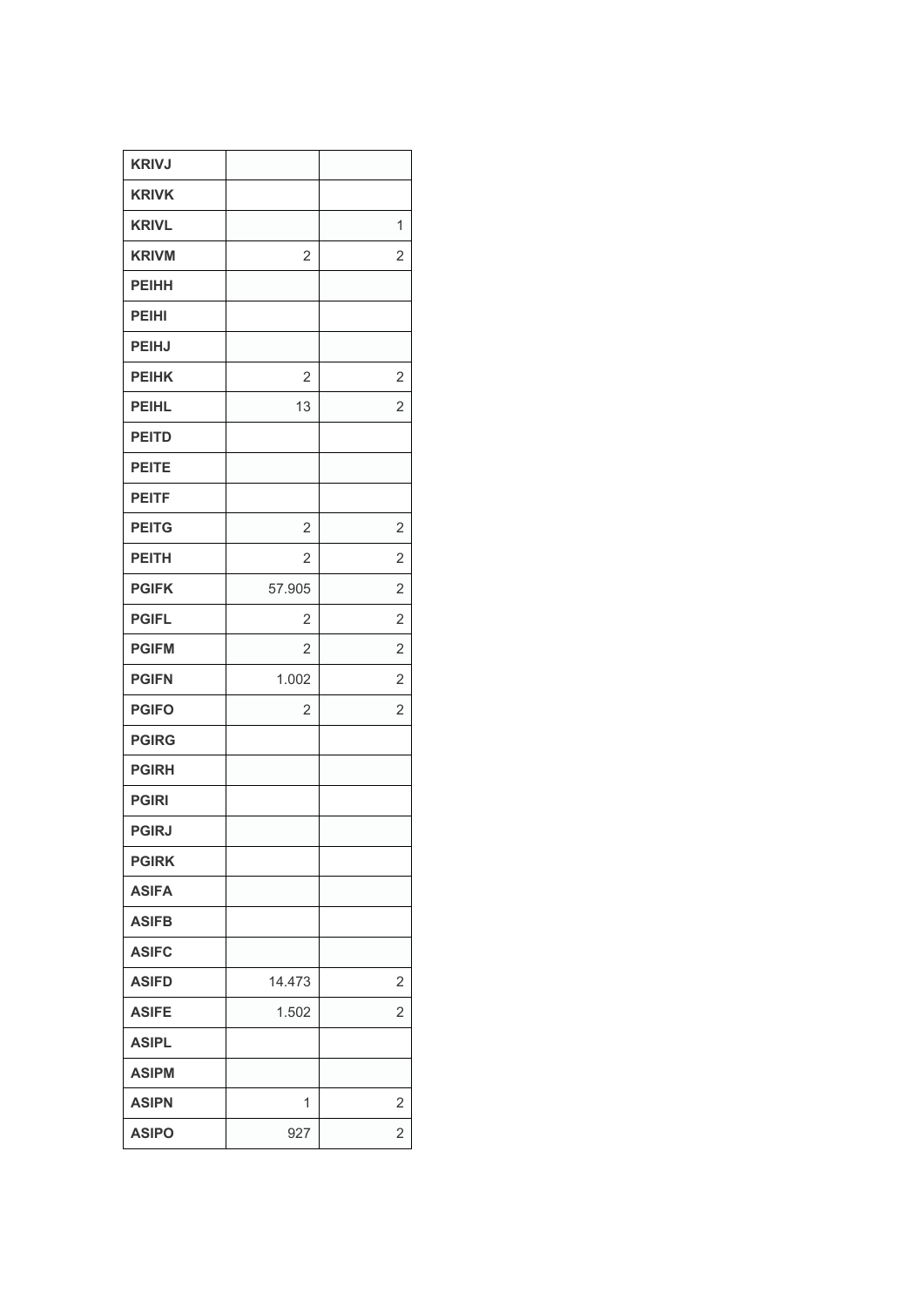| <b>ASIRA</b> | $\overline{2}$ | 2              |
|--------------|----------------|----------------|
| <b>EXICF</b> |                | $\overline{2}$ |
| <b>EXICG</b> |                |                |
| <b>EXICH</b> |                |                |
| <b>EXICI</b> |                |                |
| <b>EXICJ</b> |                | 17             |
| <b>EXIUT</b> | 5.002          | 2              |
| <b>EXIUU</b> | $\overline{2}$ | $\overline{2}$ |
| <b>EXIUV</b> |                |                |
| <b>EXIUY</b> |                |                |
| <b>EXIUZ</b> |                |                |
| <b>UDIFK</b> |                | 4              |
| <b>UDIFL</b> | 5.402          | 302            |
| <b>UDIFM</b> |                |                |
| <b>UDIFN</b> |                |                |
| <b>UDIFO</b> |                |                |
| <b>UDIRG</b> |                |                |
| <b>UDIRH</b> |                |                |
| <b>UDIRI</b> |                |                |
| <b>UDIRJ</b> | 20             | $\overline{2}$ |
| <b>UDIRK</b> | $\overline{2}$ | 2              |
| <b>EUIJB</b> |                |                |
| <b>EUIJC</b> |                |                |
| <b>EUIJD</b> |                |                |
| <b>EUIJE</b> | $\overline{2}$ | 2              |
| <b>EUIUM</b> | $\overline{2}$ | 2              |
| <b>EUIUN</b> |                |                |
| <b>EUIUO</b> |                |                |
| <b>EUIVA</b> |                |                |
| <b>ALIBI</b> |                |                |
| <b>ALIBJ</b> |                |                |
| <b>ALIBK</b> |                |                |
| <b>ALIBL</b> | 47.515         | $\overline{2}$ |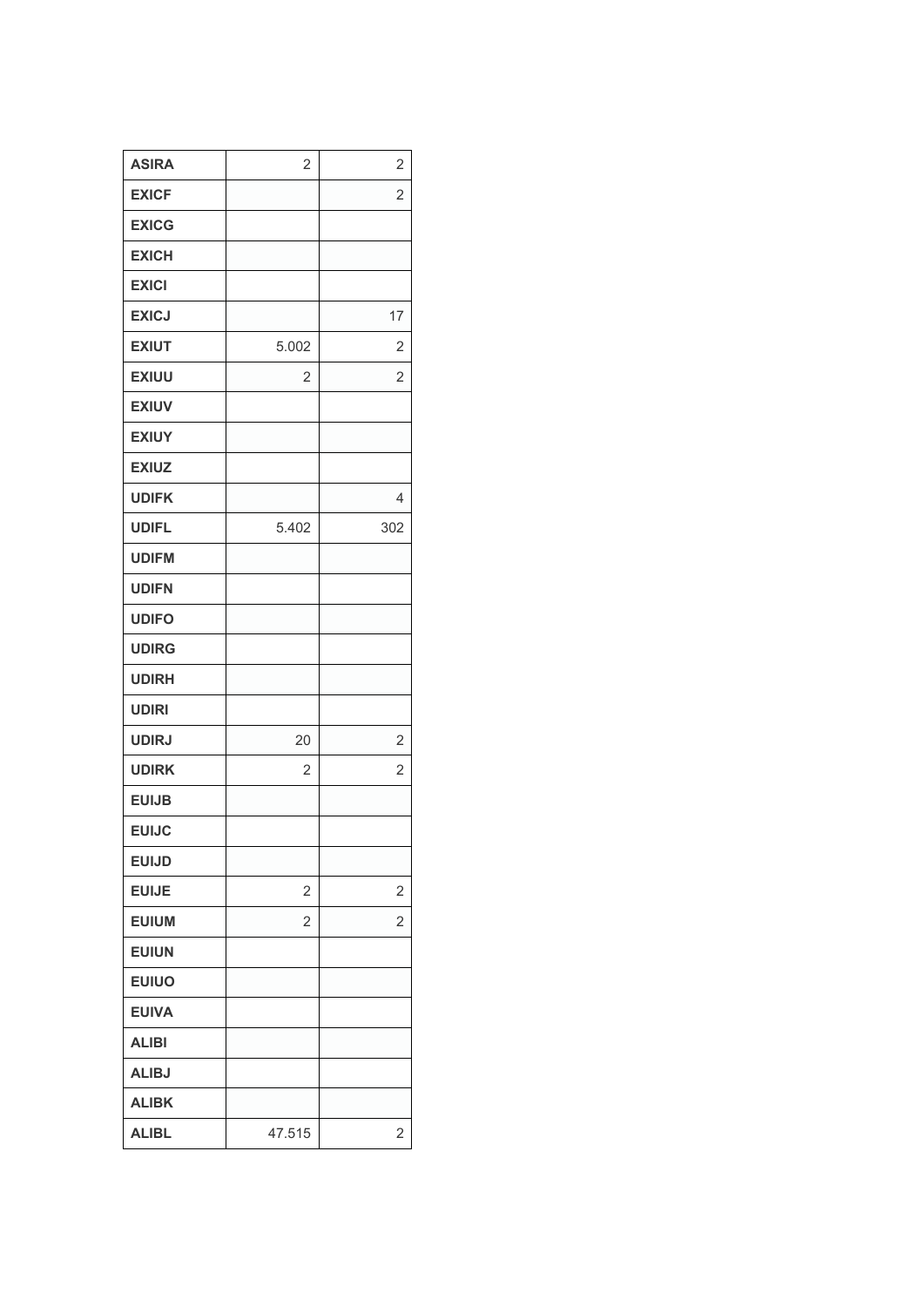| <b>ALISZ</b> | $\overline{2}$ | $\overline{2}$ |
|--------------|----------------|----------------|
| <b>ALITP</b> | 2              | $\overline{2}$ |
| <b>ALITR</b> | 1.351          | $\overline{2}$ |
| <b>ALITS</b> |                |                |
| <b>DAIBK</b> |                | 37.971         |
| <b>DAIBL</b> | 2              | 2              |
| <b>DAIBM</b> | $\overline{2}$ | $\overline{2}$ |
| <b>DAIBN</b> | $\overline{2}$ | $\overline{2}$ |
| <b>DAIBO</b> | $\overline{2}$ | $\overline{2}$ |
| <b>DAITR</b> |                |                |
| <b>DAITS</b> |                |                |
| <b>DAITT</b> |                |                |
| <b>DAITU</b> |                |                |
| <b>DAITV</b> |                |                |
| <b>AGIFG</b> |                | 1              |
| <b>AGIFH</b> |                |                |
| <b>AGIFI</b> |                |                |
| <b>AGIFJ</b> |                |                |
| <b>AGIRB</b> |                |                |
| <b>AGIRC</b> | $\overline{2}$ | $\overline{2}$ |
| <b>AGIRD</b> | $\overline{2}$ | $\overline{2}$ |
| <b>AGIRE</b> | $\overline{2}$ | $\overline{2}$ |
| <b>IZICG</b> | 168.403        | 262.913        |
| <b>IZICH</b> | 342.719        | 155.252        |
| <b>IZICI</b> | 3.639.969      | 3.653.797      |
| <b>IZICJ</b> | 4.626.174      | 4.599.039      |
| <b>IZICK</b> | 2.002          | $\overline{2}$ |
| <b>IZICL</b> | 4.541          | 2              |
| <b>IZICM</b> | 4.502          | 2              |
| <b>IZICN</b> | 2              | $\overline{2}$ |
| <b>IZICO</b> | $\overline{2}$ | $\overline{2}$ |
| <b>IZIDA</b> | 2              | $\overline{2}$ |
| <b>IZIDB</b> | 2              | 2              |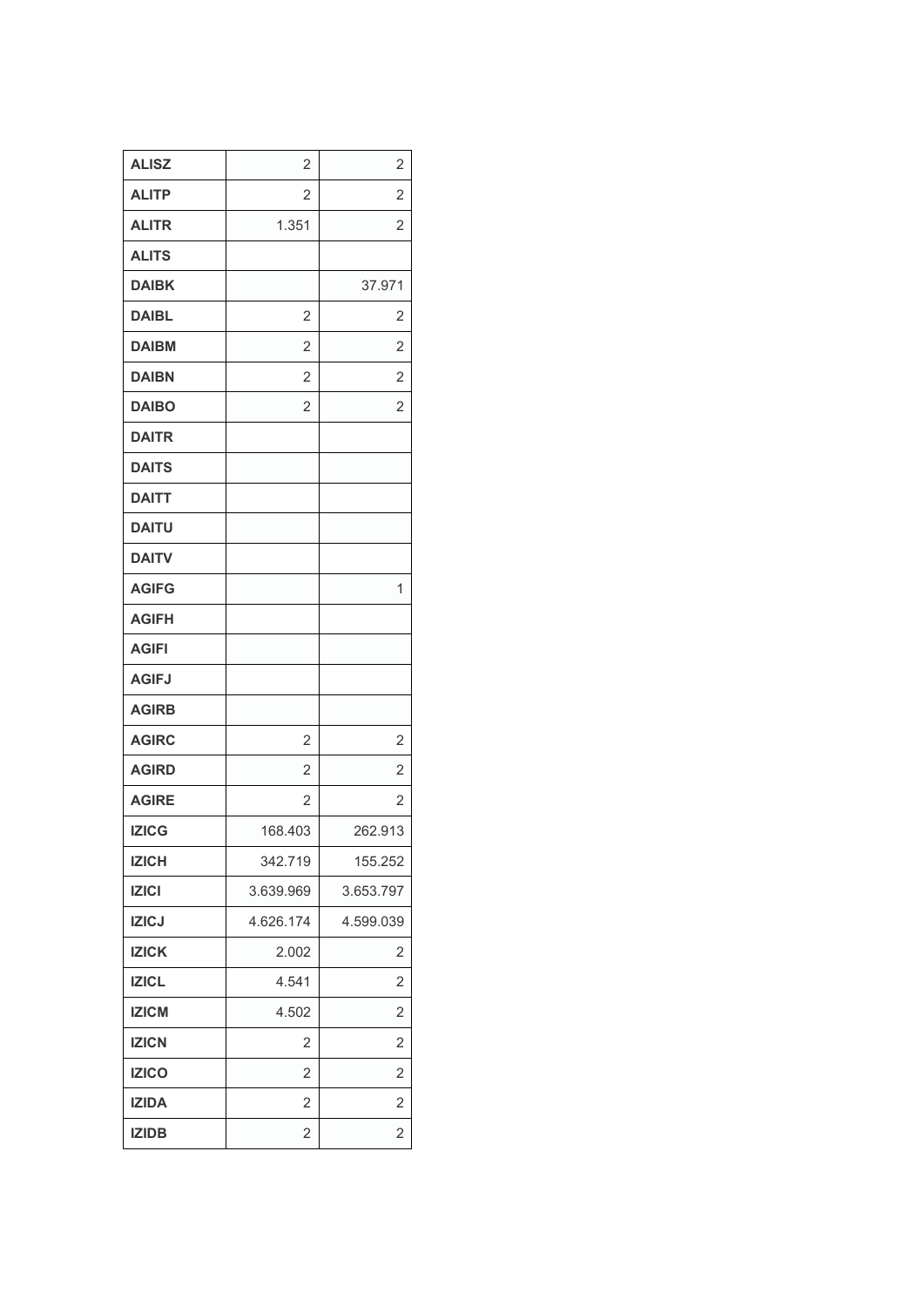| <b>IZIDC</b> | 14.622         | 8.502          |
|--------------|----------------|----------------|
| <b>IZIVT</b> | 3.100.539      | 4.897.772      |
| <b>IZIVU</b> | 632.451        | 2.303.428      |
| <b>IZIVV</b> | 419.008        | 1.357.108      |
| <b>IZIVY</b> | 2.501          | 1.094.274      |
| <b>IZIVZ</b> | 1              | 103            |
| <b>IZIYP</b> |                | 104            |
| <b>IZIYR</b> | 1              | 26.005         |
| <b>IZIYS</b> |                | 2              |
| <b>IZIYT</b> | 4              | 2              |
| <b>IZIYU</b> | 1              | 1              |
| <b>IZIYV</b> |                |                |
| <b>IZIYY</b> |                |                |
| <b>IBIGD</b> | 2              | 2              |
| <b>IBIGE</b> | 42.002         | 1.002          |
| <b>IBIGF</b> | 2              | 15.956         |
| <b>IBIGG</b> | $\overline{2}$ | 2              |
| <b>IBIGH</b> | 4.002          | 1.002          |
| <b>IBIRO</b> | 1              | 2              |
| <b>IBISA</b> | $\overline{2}$ | 2              |
| <b>IBISB</b> | 151            | 27.678         |
| <b>IBISC</b> | $\overline{2}$ | $\overline{2}$ |
| <b>IBISD</b> | $\overline{c}$ | 2              |
| <b>ABIFN</b> | 3              | 781            |
| <b>ABIFO</b> | 2              | 4              |
| <b>ABIGA</b> | 7.925          | 3              |
| <b>ABIGB</b> | 1.658          | 2              |
| <b>ABIGC</b> | 2              | 2              |
| <b>ABIRJ</b> | 2              | 2              |
| <b>ABIRK</b> | 1              | 2              |
| <b>ABIRL</b> | 2              | 2              |
| <b>ABIRM</b> |                | 301            |
| <b>ABIRN</b> | 6.956          | 7.456          |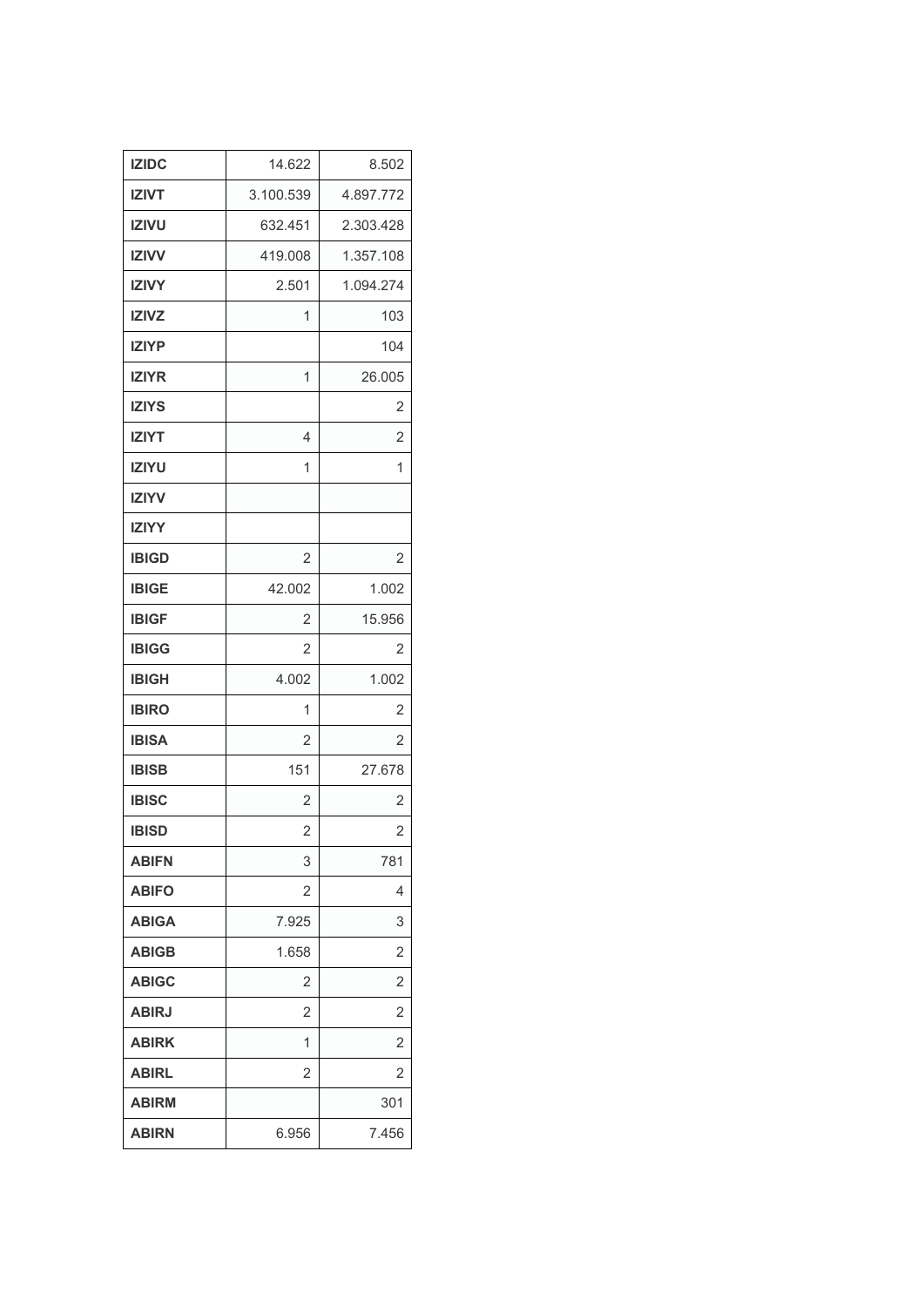| <b>ARICF</b> | 58.755         | 36.886         |
|--------------|----------------|----------------|
| <b>ARICG</b> | 2              | 2              |
| <b>ARICH</b> | 2              | 2              |
| <b>ARICI</b> | 1.452          | 1.502          |
| <b>ARICJ</b> | 2              | 2              |
| <b>ARIUT</b> | $\overline{2}$ | $\overline{2}$ |
| <b>ARIUU</b> | 2              | $\overline{2}$ |
| <b>ARIUV</b> | $\overline{2}$ | $\overline{2}$ |
| <b>ARIUY</b> | 14.283         | 15.277         |
| <b>ARIUZ</b> | 1.002          | 1.002          |
| <b>YBIFN</b> | 234.932        | 225.432        |
| <b>YBIFO</b> | $\overline{2}$ | 2              |
| <b>YBIGA</b> | $\overline{2}$ | $\overline{2}$ |
| <b>YBIGB</b> | $\overline{2}$ | $\overline{2}$ |
| <b>YBIGC</b> | 2              | 2              |
| <b>YBIRJ</b> |                |                |
| <b>YBIRK</b> | 1              | 2              |
| <b>YBIRL</b> | 2              | $\overline{2}$ |
| <b>YBIRM</b> | $\overline{2}$ | $\overline{2}$ |
| <b>YBIRN</b> | $\overline{2}$ | $\overline{2}$ |
| <b>GRIJB</b> | 48.226         | 36.079         |
| <b>GRIJC</b> | 1              | $\overline{2}$ |
| <b>GRIJD</b> | 4.302          | $\overline{2}$ |
| <b>GRIJE</b> | 2              | $\overline{2}$ |
| <b>GRIJF</b> | $\overline{2}$ | 2              |
| <b>GRIUN</b> | 6              | 2              |
| <b>GRIUO</b> | $\overline{2}$ | 2              |
| <b>GRIVA</b> | $\overline{2}$ | 2              |
| <b>GRIVB</b> |                | 46.023         |
| <b>GRIVC</b> | 8.510          | 19.483         |
| <b>VBIGA</b> | 502            | 202            |
| <b>VBIGB</b> | 2              | 2              |
| <b>VBIGC</b> | 3.002          | 2              |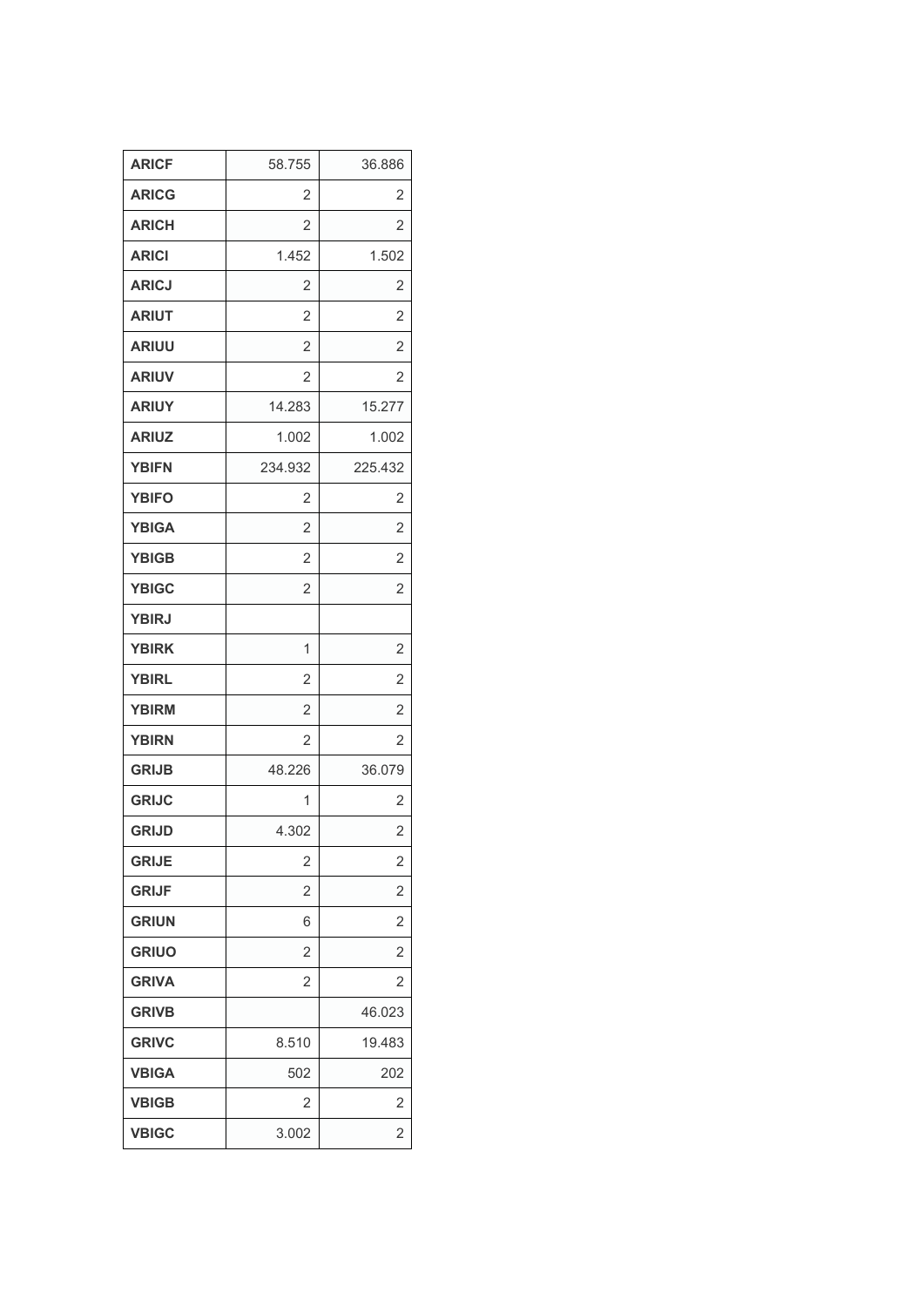| <b>VBIGD</b> | 2              | 2              |
|--------------|----------------|----------------|
| <b>VBIGE</b> | $\overline{2}$ | 2              |
| <b>VBIRL</b> |                |                |
| <b>VBIRM</b> | $\overline{2}$ | $\overline{2}$ |
| <b>VBIRN</b> | 2              | 2              |
| <b>VBIRO</b> | 1              | $\overline{2}$ |
| <b>VBISA</b> | 2              | $\overline{2}$ |
| <b>KHIFA</b> | $\overline{2}$ | $\overline{2}$ |
| <b>KHIFB</b> | 2              | 2              |
| <b>KHIFC</b> | $\overline{2}$ | 327            |
| <b>KHIFD</b> | $\overline{2}$ | $\overline{2}$ |
| <b>KHIFE</b> | $\overline{2}$ | 2              |
| <b>KHIPL</b> |                |                |
| <b>KHIPM</b> | $\overline{2}$ | $\overline{2}$ |
| <b>KHIPN</b> | 2              | 2              |
| <b>KHIPO</b> | 148.000        | 281.635        |
| <b>KHIRA</b> | 2              | 2              |
| <b>SBIED</b> | 502            | 361            |
| <b>SBIEE</b> | 2              | 2              |
| <b>SBIEF</b> | 2.002          | 1.351          |
| <b>SBIEG</b> | 2              | 2              |
| <b>SBIEH</b> | $\overline{2}$ | $\overline{2}$ |
| <b>SBIZZ</b> | $\overline{2}$ | 2              |
| <b>SBIPA</b> | 2              | $\overline{2}$ |
| <b>SBIPB</b> | 2              | 2              |
| <b>SBIPC</b> | $\overline{2}$ | 2              |
| <b>SBIPD</b> | 2              | 2              |
| <b>TKIFK</b> | 556.082        | 449.824        |
| <b>TKIFL</b> | 13.588         | 5.818          |
| <b>TKIFM</b> | 502            | 2              |
| <b>TKIFN</b> | 2              | 2              |
| <b>TKIFO</b> | $\overline{2}$ | 2.002          |
| <b>TEICE</b> | 2              | 2              |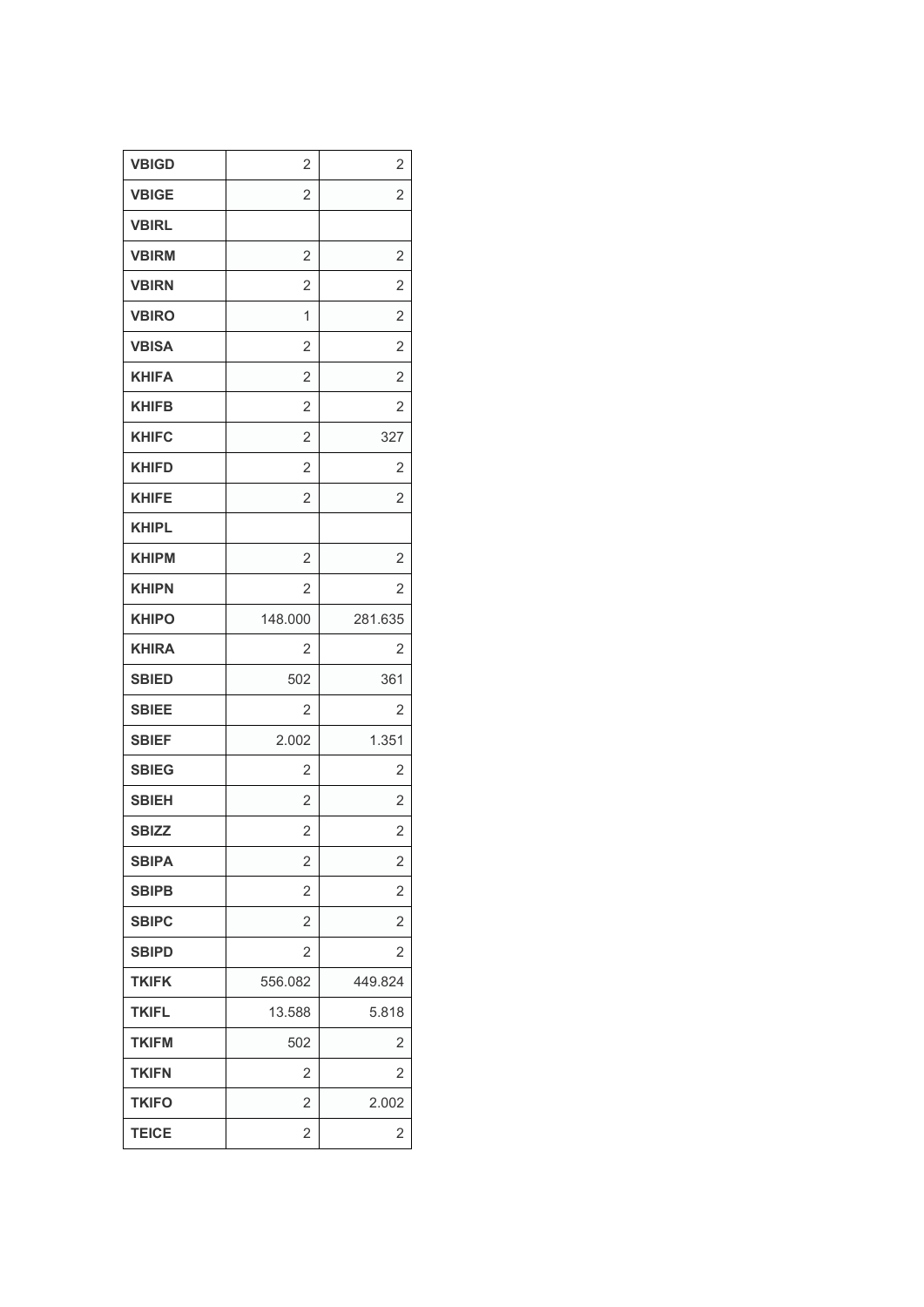| <b>TEICF</b> | $\overline{2}$ | 2              |
|--------------|----------------|----------------|
| <b>TEICG</b> | $\overline{2}$ | 2              |
| <b>TEIUP</b> |                |                |
| <b>TEIUR</b> |                |                |
| <b>TEIUS</b> |                |                |
| <b>TEIUT</b> | 1              | 1              |
| <b>TEIUU</b> |                | 2              |
| <b>TCIKJ</b> | 31.529         | 45.003         |
| <b>TCIKK</b> | 27             | 15.851         |
| <b>TCIKL</b> | 47.927         | 49.154         |
| <b>TCIKM</b> | 52             | 2              |
| <b>TCIKN</b> | 2.002          | $\overline{2}$ |
| <b>TCIYF</b> | 1              | 1              |
| <b>TCIYG</b> | 1              | $\overline{2}$ |
| <b>TCIYH</b> | 1.002          | 1.002          |
| <b>TCIYI</b> | 166.166        | 305.671        |
| <b>TCIYJ</b> | 44.017         | 44.439         |
| <b>TPIEK</b> | 75.588         | 4.991          |
| <b>TPIEL</b> | 4.658          | 5.947          |
| <b>TPIEM</b> | 34.264         | 29.823         |
| <b>TPIEN</b> | 21.802         | 2              |
| <b>TPIEO</b> | 2              | $\overline{2}$ |
| <b>TPIPG</b> | 2              | 2              |
| <b>TPIPH</b> | 2              | 2              |
| <b>TPIPI</b> | 49.006         | 3              |
| <b>TPIPJ</b> | 2              | 2              |
| <b>TPIPK</b> | $\overline{2}$ | 2              |
| <b>EGIFF</b> | $\overline{2}$ | 4.002          |
| <b>EGIFG</b> | $\overline{2}$ | 2              |
| <b>EGIFH</b> | 2              | 2              |
| <b>EGIFI</b> | 2              | 2              |
| <b>EGIFJ</b> | 102            | 22             |
| <b>EGIRB</b> |                |                |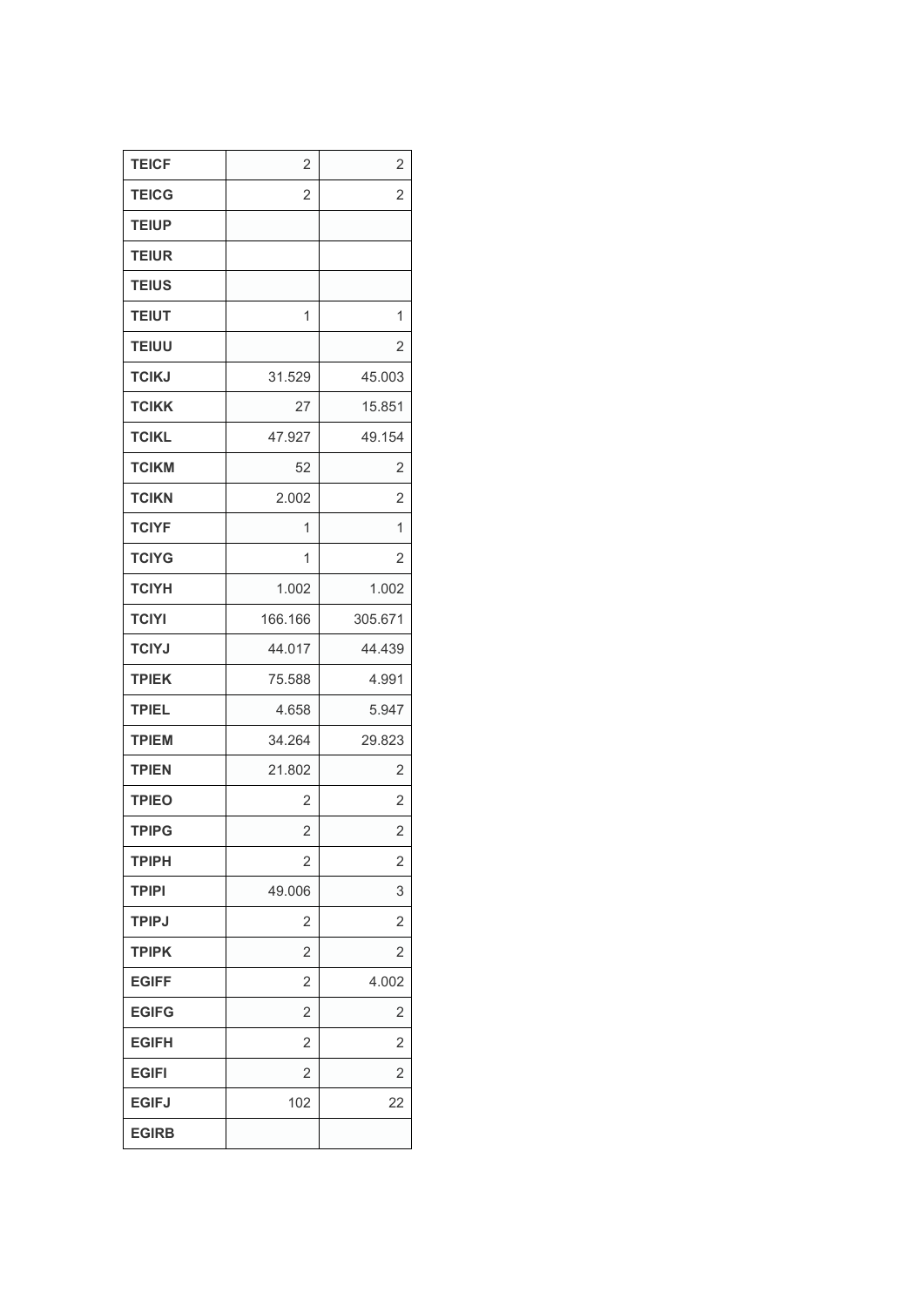| <b>EGIRC</b> |                | 1.000          |
|--------------|----------------|----------------|
| <b>EGIRD</b> |                |                |
| <b>EGIRE</b> | 3              | 2              |
| <b>EGIRF</b> | $\overline{2}$ | 436.377        |
| <b>EDIFA</b> | 875            | 875            |
| <b>EDIFB</b> | $\overline{2}$ | 2              |
| <b>EDIFC</b> | $\overline{2}$ | 1.002          |
| <b>EDIFD</b> | $\overline{2}$ | 2              |
| <b>EDIFE</b> | 2              | 2              |
| <b>EDIPL</b> |                |                |
| <b>EDIPM</b> | 202            | 4              |
| <b>EDIPN</b> |                | 102            |
| <b>EDIPO</b> | 546.225        | 464.522        |
| <b>EDIRA</b> | 1.199.219      | 1.271.002      |
| <b>HBIFK</b> | 36.161         | 33.676         |
| <b>HBIFL</b> | 5.003          | 4.969          |
| <b>HBIFM</b> | 11.153         | 2              |
| <b>HBIFN</b> | 15.003         | 46.027         |
| <b>HBIFO</b> | 2              | $\overline{2}$ |
| <b>HBIRG</b> | $\overline{2}$ | 2              |
| <b>HBIRH</b> | 2              | 2              |
| <b>HBIRI</b> | 1              | 1.001          |
| <b>HBIRJ</b> | $\overline{2}$ | 2              |
| <b>HBIRK</b> | $\overline{2}$ | 2              |
| <b>SIILD</b> | 146.679        | 2.045          |
| <b>SIILE</b> | 2.531          | 9.594          |
| <b>SIILF</b> | 223            | 126            |
| <b>SIILG</b> | $\overline{2}$ | 2              |
| <b>SIILH</b> | 102            | 2              |
| <b>SIIYO</b> |                |                |
| <b>SIIZA</b> |                |                |
| <b>SIIZB</b> |                | 2              |
| <b>SIIZC</b> |                | 203.818        |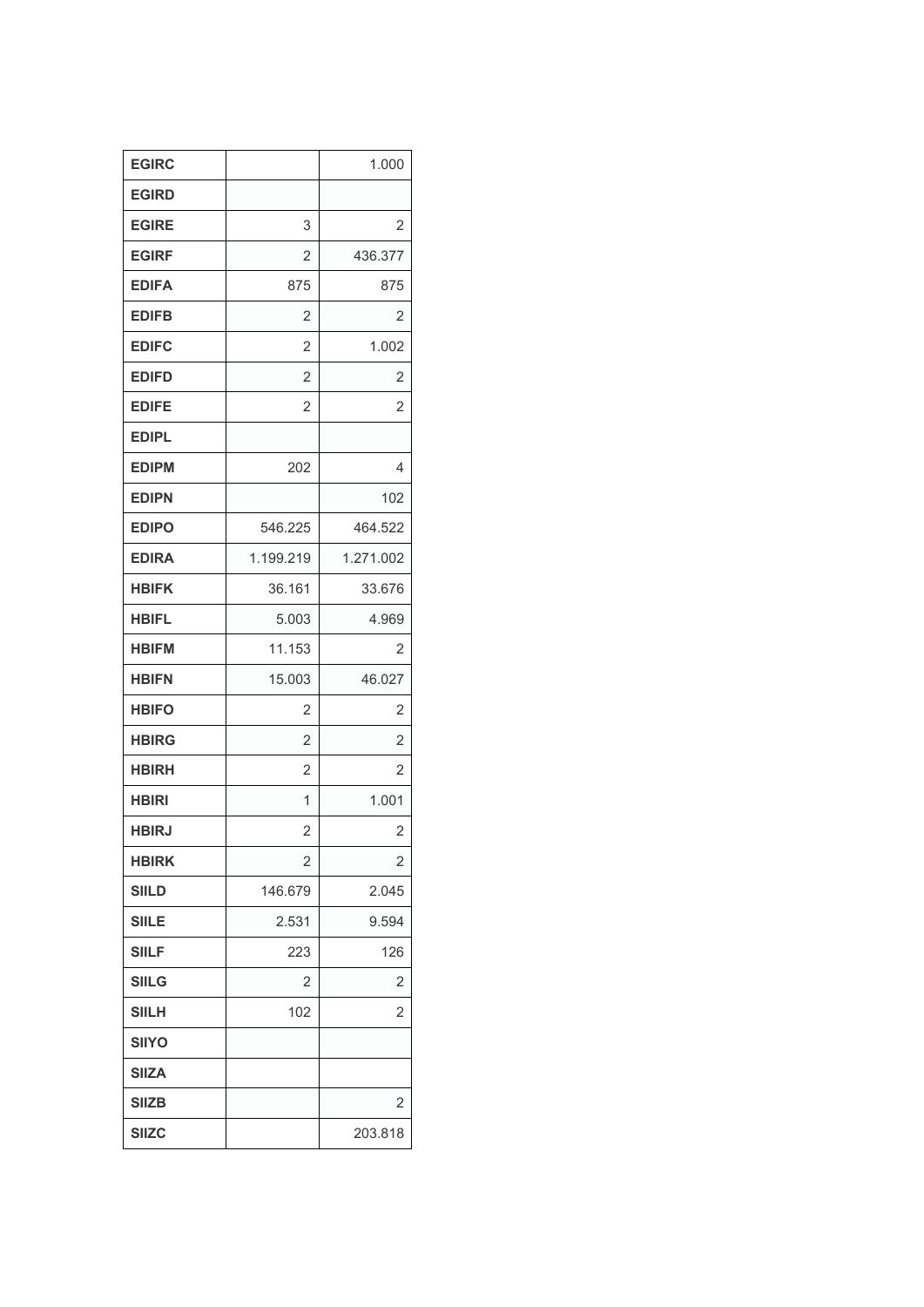| <b>SIIZD</b> | 72.804         | 88.504         |
|--------------|----------------|----------------|
| <b>KRIKC</b> | 1.602          | 2.303          |
| <b>KRIKD</b> | 4.102          | 4              |
| <b>KRIKE</b> | 2              | $\overline{2}$ |
| <b>KRIKF</b> | $\overline{2}$ | 2              |
| <b>KRIKG</b> | $\overline{2}$ | $\overline{2}$ |
| <b>KRIVN</b> |                |                |
| <b>KRIVO</b> |                |                |
| <b>KRIYA</b> |                |                |
| <b>KRIYB</b> | 1              | 1              |
| <b>KRIYC</b> | 300.000        | 300.002        |
| <b>PEIHM</b> | 489.575        | 400.002        |
| <b>PEIHN</b> | 2              | 3              |
| <b>PEIHO</b> | 108.001        | 127.647        |
| <b>PEIIA</b> | 11.919         | 2.550          |
| <b>PEIIB</b> | 2              | 312            |
| <b>PEITI</b> | 1              | 1              |
| <b>PEITJ</b> | 2              | $\overline{2}$ |
| <b>PEITK</b> | $\overline{2}$ | $\mathbf{2}$   |
| <b>PEITL</b> | 300.001        | 300.001        |
| <b>PEITM</b> | 2              | 2              |
| <b>PGIGA</b> | 3.508          | 8.521          |
| <b>PGIGB</b> | 2              | 10.343         |
| <b>PGIGC</b> | 2              | 1.302          |
| <b>PGIGD</b> | $\overline{2}$ | 2              |
| <b>PGIGE</b> | 2              | 2              |
| <b>PGIRL</b> | 1              | 2              |
| <b>PGIRM</b> | 2              | 2              |
| <b>PGIRN</b> |                | 39.390         |
| <b>PGIRO</b> | 409.037        | 344.552        |
| <b>PGISA</b> | 352.052        | 183.306        |
| <b>ASIFF</b> | 658.571        | 652.276        |
| <b>ASIFG</b> | 513.487        | 597.051        |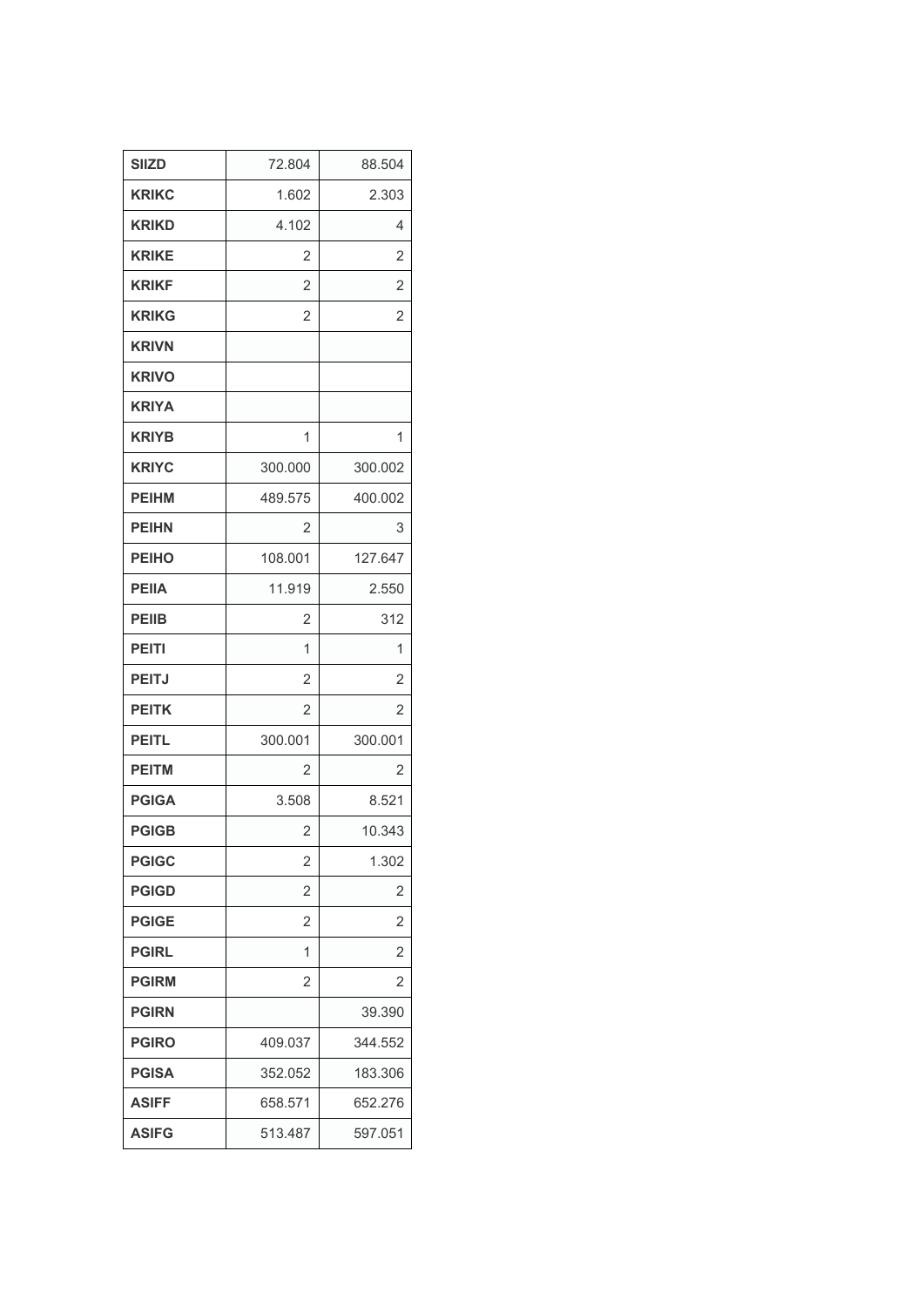| <b>ASIFH</b> | 432.843        | 419.837        |
|--------------|----------------|----------------|
| <b>ASIFI</b> | 989.909        | 989.914        |
| <b>ASIFJ</b> | 45.477         | 50.702         |
| <b>ASIRB</b> | 2              | 2              |
| <b>ASIRC</b> | 1              | 6              |
| <b>ASIRD</b> | 3              | 6              |
| <b>ASIRE</b> | 659.542        | 918.797        |
| <b>ASIRF</b> | 100.002        | 100.104        |
| <b>EXICK</b> | 2              | 1.102          |
| <b>EXICL</b> | 15.003         | 12             |
| <b>EXICM</b> | 2              | 39.802         |
| <b>EXICN</b> | 14.003         | 1.002          |
| <b>EXICO</b> |                | 100.003        |
| <b>EXIVP</b> | $\overline{2}$ | 2              |
| <b>EXIVR</b> | 3              | 2              |
| <b>EXIVS</b> | $\overline{2}$ | $\overline{2}$ |
| <b>EXIVT</b> | 25.002         | 2              |
| <b>EXIVU</b> | 2              | $\overline{2}$ |
| <b>UDIGA</b> | 1              | 3              |
| <b>UDIGB</b> | 2.503          | 2              |
| <b>UDIGC</b> | 44.110         | 7.965          |
| <b>UDIGD</b> | 374.837        | 532.605        |
| <b>UDIGE</b> | 138.101        | 66.231         |
| <b>UDIRL</b> | $\overline{2}$ | $\overline{2}$ |
| <b>UDIRM</b> | 1              | 12             |
| <b>UDIRN</b> | 9.737          | 739            |
| <b>UDIRO</b> | 1.268          | 419            |
| <b>UDISA</b> | 2              | $\overline{2}$ |
| <b>EUIJF</b> | 2              | 2              |
| <b>EUIJG</b> | 2              | 2.225          |
| <b>EUIJH</b> | 2.084          | 4              |
| <b>EUIJI</b> | 3              | 3              |
| <b>EUIVB</b> | 2              | 2              |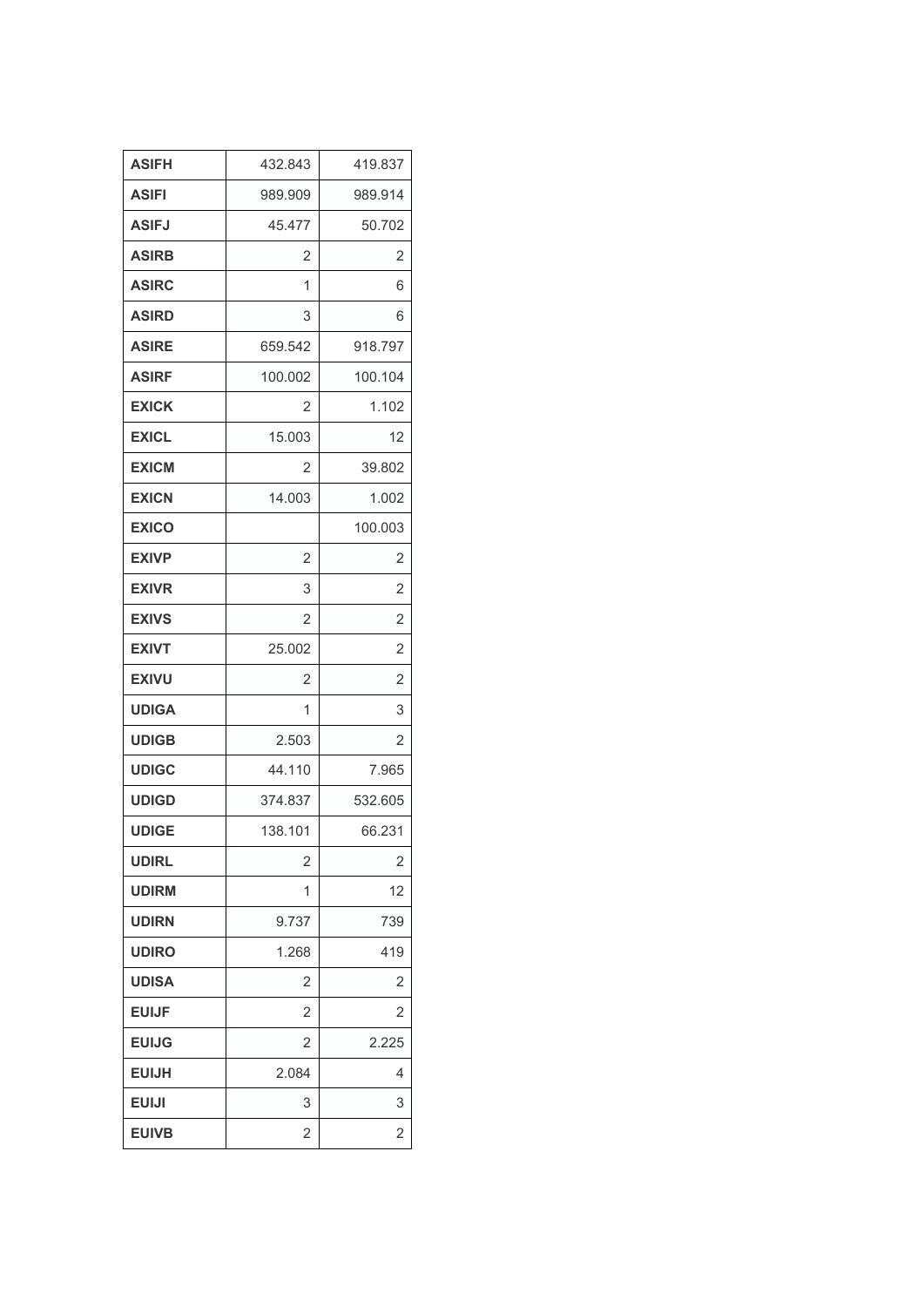| <b>EUIVC</b> | 2              | 2       |
|--------------|----------------|---------|
| <b>EUIVD</b> | 3              | 3       |
| <b>EUIVE</b> | 2              | 2       |
| <b>PBICK</b> | 1              | 8.932   |
| <b>PBICL</b> | 242.662        | 454.096 |
| <b>PBICM</b> | 809.853        | 939.225 |
| <b>PBICN</b> | 1.007          | 1.042   |
| <b>PBICO</b> | $\overline{2}$ | 2       |
| <b>PBIVP</b> | 38             | 2.915   |
| <b>PBIVR</b> | 76.665         | 41.781  |
| <b>PBIVS</b> | 839.808        | 541.019 |
| <b>PBIVT</b> | 916.075        | 332.612 |
| <b>PBIVU</b> |                | 2       |
| <b>ALIBM</b> |                | 2       |
| <b>ALIBN</b> | 3              | 54.940  |
| <b>ALIBO</b> | 323.969        | 157.400 |
| <b>ALICA</b> | 1.001          | 2       |
| <b>ALITT</b> | 2              | 2       |
| <b>ALITU</b> | 902            | 2       |
| <b>ALITV</b> | 58.671         | 28.974  |
| <b>ALITY</b> | 2              | 2       |
| <b>DAICA</b> | 99.694         | 115.223 |
| <b>DAICB</b> | $\overline{2}$ | 2       |
| <b>DAICC</b> | 92             | 212     |
| <b>DAICD</b> | 2              | 2       |
| <b>DAICE</b> | 2              | 2       |
| <b>DAITY</b> | 2.176.186      | 830.575 |
| <b>DAITZ</b> | 6.068          | 1.373   |
| <b>DAIUP</b> | 2              | 6.059   |
| <b>DAIUR</b> | 2              | 2       |
| <b>DAIUS</b> | 5              | 2       |
| <b>AGIFK</b> | 1              | 57.261  |
| <b>AGIFL</b> | 2              | 14.530  |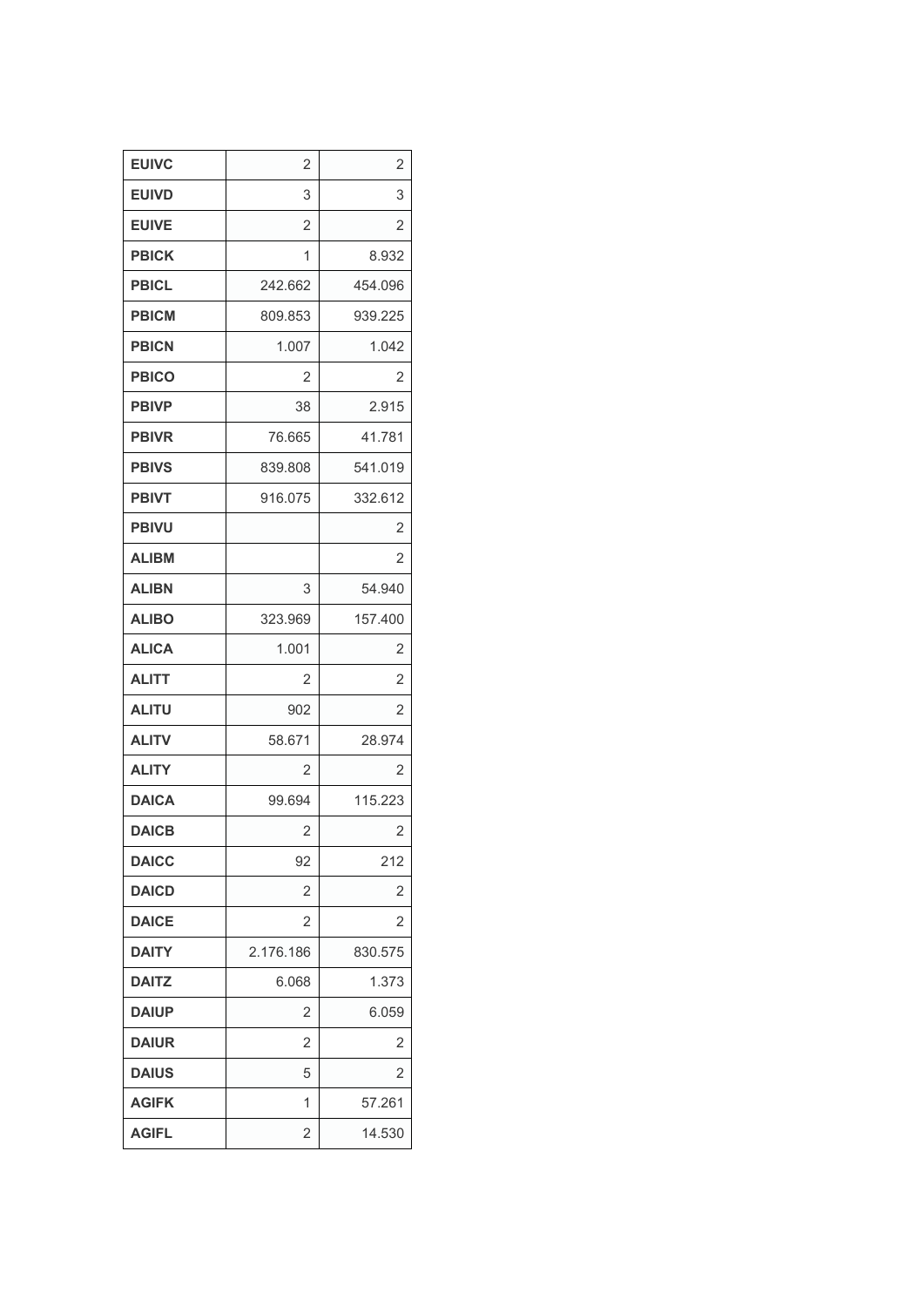| <b>AGIFM</b> | 201            | 47             |
|--------------|----------------|----------------|
| <b>AGIFN</b> |                | 14             |
| <b>AGIRF</b> | 2              | 2              |
| <b>AGIRG</b> | 2              | 7              |
| <b>AGIRH</b> | $\overline{2}$ | 2              |
| <b>AGIRI</b> | $\overline{2}$ | 2              |
| <b>TKIRG</b> |                |                |
| <b>TKIRH</b> | 1              | $\overline{2}$ |
| <b>TKIRI</b> | 2              | 2              |
| <b>TKIRJ</b> | 3.572          | 205.843        |
| <b>TKIRK</b> | 310.030        | 762.427        |
| <b>TEICC</b> | 2              | 1.702          |
| <b>TEICD</b> | 2              | 2              |
| <b>ASIFN</b> | 484.200        | 488.979        |
| <b>ASIFO</b> | 864.492        | 865.002        |
| <b>ASIRG</b> | 1              | 3              |
| <b>ASIRH</b> | 2              | 2              |
| <b>ASIRI</b> | 475.002        | 475.001        |
| <b>ASIRJ</b> | 325.052        | 325.002        |
| <b>ASIRK</b> | 500.001        | 500.001        |
| <b>EXIDA</b> | 2              | 42.006         |
| <b>EXIDB</b> | $\overline{2}$ | 2              |
| <b>EXIDC</b> | 1.202          | 422            |
| <b>EXIDD</b> | 2              | 3              |
| <b>EXIDE</b> | 2              | 3              |
| <b>EXIVV</b> | $\overline{2}$ | 472            |
| <b>EXIVY</b> | 2              | 2              |
| <b>EXIVZ</b> | $\overline{2}$ | 2              |
| <b>EXIYP</b> | 2              | 2              |
| <b>EXIYR</b> | $\overline{2}$ | 2              |
| <b>UDIGF</b> | 10.312         | 3              |
| <b>UDIGG</b> | 2              | 2              |
| <b>UDIGH</b> | 3.346          | 8.897          |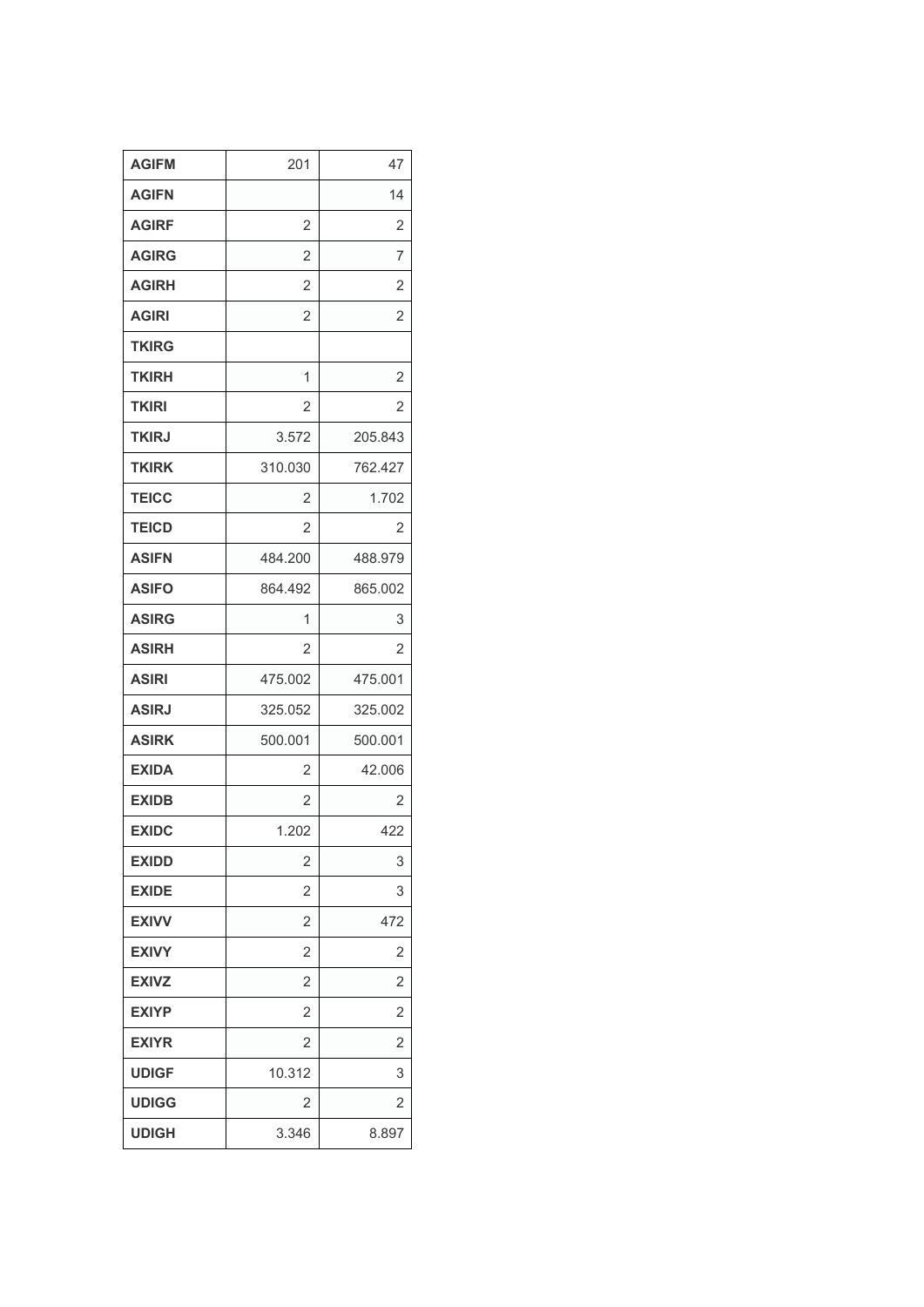| <b>UDIGI</b> | 5.479          | 4.491          |
|--------------|----------------|----------------|
| <b>UDIGJ</b> | 68.017         | 65.303         |
| <b>IZIDD</b> | 13.462         | 3.192          |
| <b>IZIDE</b> | 1.850          | 981            |
| <b>IZIDF</b> | 4.387          | 2              |
| <b>IZIDG</b> | 34.494         | 15.733         |
| <b>IZIDH</b> | 4.392.701      | 4.383.310      |
| <b>IZIDI</b> | 64.941         | 9.017          |
| <b>IZIDJ</b> | 5.217.068      | 5.212.762      |
| <b>IZIDK</b> | 3.188.209      | 3.187.763      |
| <b>IZIDL</b> | 4.301.002      | 4.311.002      |
| <b>IZIDM</b> | 47.355         | 42.152         |
| <b>IZIDN</b> | 2              | 2              |
| <b>IZIDO</b> | 1              | 11             |
| <b>IZIYZ</b> | 1.128.059      | 1.222.886      |
| <b>IZIZP</b> | 745.447        | 884.153        |
| <b>IZIZR</b> | 2.028.512      | 2.139.658      |
| <b>IZIZS</b> | 51.806         | 150.286        |
| <b>IZIZT</b> | 501            | 31.003         |
| <b>IZIZU</b> | 263            | 2.552          |
| <b>IZIZV</b> | 2              | 2              |
| <b>IZIZY</b> | 7.002          | $\overline{2}$ |
| <b>IZIZZ</b> | 19.003         | 2              |
| <b>IZIPA</b> | 3              | 2              |
| <b>IZIPB</b> | $\overline{2}$ | 3.404          |
| <b>IZIPC</b> | 2              | 2              |
| <b>IBIGI</b> | 1              | 116.393        |
| <b>IBIGJ</b> | 1              | 102            |
| <b>IBIGK</b> | $\overline{2}$ | 2              |
| <b>IBIGL</b> | 2              | 2              |
| <b>IBIGM</b> | $\overline{2}$ | 2              |
| <b>IBISE</b> | 2              | 2              |
| <b>IBISF</b> | 25.002         | 2              |
|              |                |                |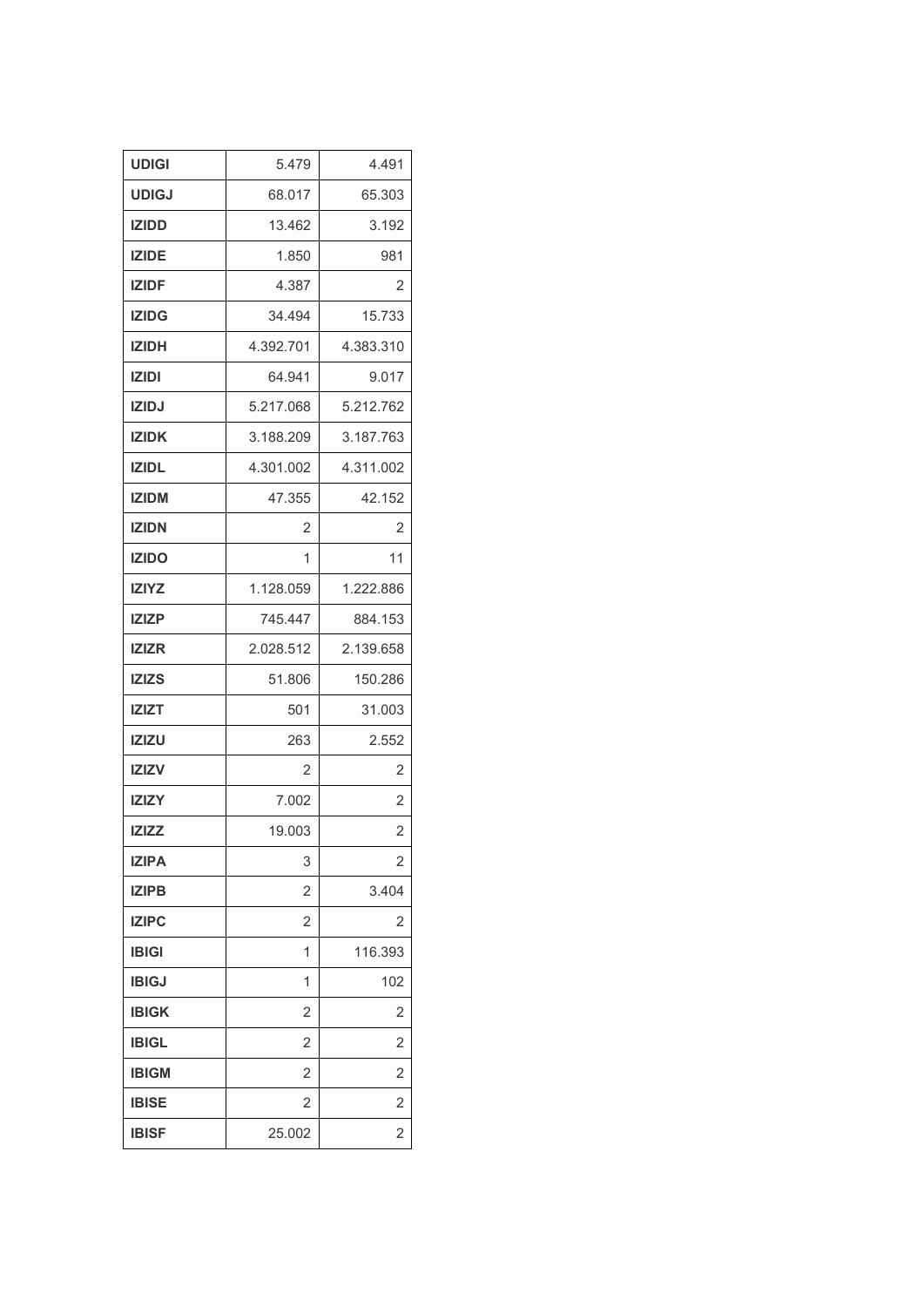| <b>IBISG</b> | 2              | 2              |
|--------------|----------------|----------------|
| <b>IBISH</b> | $\overline{2}$ | 2              |
| <b>IBISI</b> | 2              | 2              |
| <b>ABIGD</b> | 649.593        | 649.502        |
| <b>ABIGE</b> | 798.001        | 788.006        |
| <b>ABIGF</b> | 567.002        | 552.002        |
| <b>ABIGG</b> | 2              | 2              |
| <b>ABIGH</b> | $\overline{2}$ | 2              |
| <b>ABIRO</b> | $\overline{2}$ | 2              |
| <b>ABISA</b> | $\overline{2}$ | 2              |
| <b>ABISB</b> | 2              | 2              |
| <b>ABISC</b> | $\overline{2}$ | 2              |
| <b>ABISD</b> | 1.159          | 2              |
| <b>ARICK</b> | 2              | 2              |
| <b>ARICL</b> | 42.082         | 42.617         |
| <b>ARICM</b> | $\overline{2}$ | 2              |
| <b>ARICN</b> | $\overline{2}$ | 2              |
| <b>ARICO</b> | $\overline{2}$ | 2              |
| <b>ARIVP</b> |                | $\overline{2}$ |
| <b>ARIVR</b> | $\overline{2}$ | 2              |
| <b>ARIVS</b> | 2              | 3              |
| <b>ARIVT</b> | 20.002         | 2              |
| <b>ARIVU</b> | 152            | 152            |
| <b>YBIGD</b> | 30.002         | $\overline{c}$ |
| <b>YBIGE</b> | 2              | 2              |
| <b>YBIGF</b> | 226.702        | 226.502        |
| <b>YBIGG</b> | 2              | 461            |
| <b>YBIGH</b> | $\overline{2}$ | 2              |
| <b>YBIRO</b> | 2              | 2              |
| <b>YBISA</b> | $\overline{2}$ | 2              |
| <b>YBISB</b> | 7.003          | 2              |
| <b>YBISC</b> | 2              | 2              |
| <b>YBISD</b> | 2              | 2              |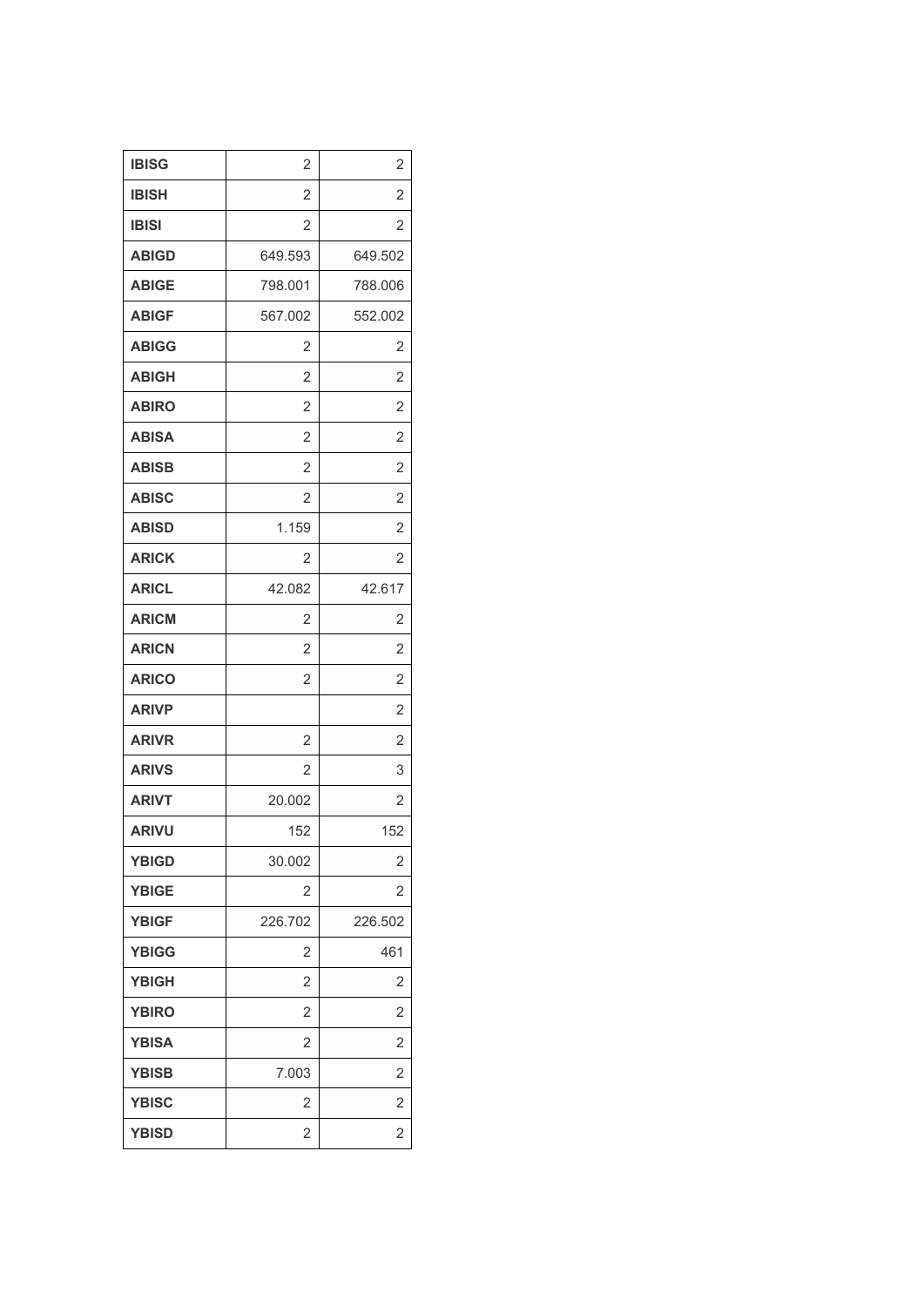| <b>GRIJG</b> | 848.941        | 840.002        |
|--------------|----------------|----------------|
| <b>GRIJH</b> | 939.707        | 945.002        |
| <b>GRIJI</b> | 1.100.802      | 1.060.002      |
| <b>GRIJJ</b> | 72             | 3              |
| <b>GRIJK</b> | 2              | 2              |
| <b>GRIVD</b> | 2              | 2              |
| <b>GRIVE</b> | 1              | 30.002         |
| <b>GRIVF</b> | 1.000          | 2.505          |
| <b>GRIVG</b> | 8.573          | 13.073         |
| <b>GRIVH</b> | 869            | 1.002          |
| <b>VBIGF</b> | 2.001          | $\overline{2}$ |
| <b>VBIGG</b> | 7.302          | 2              |
| <b>VBIGH</b> | 2              | 402            |
| <b>VBIGI</b> | $\overline{2}$ | $\overline{2}$ |
| <b>VBIGJ</b> | $\overline{2}$ | $\overline{2}$ |
| <b>VBISB</b> | $\overline{2}$ | $\overline{2}$ |
| <b>VBISC</b> | 1              | 2              |
| <b>VBISD</b> | 1              | $\overline{2}$ |
| <b>VBISE</b> | 1              | $\overline{2}$ |
| <b>VBISF</b> | $\overline{2}$ | 2              |
| <b>KHIFF</b> | $\overline{2}$ | 2              |
| <b>KHIFG</b> | 3              | 2              |
| <b>KHIFH</b> | $\overline{2}$ | 2              |
| <b>KHIFI</b> | 9.003          | 7.602          |
| <b>KHIFJ</b> | 2              | 2              |
| <b>KHIRB</b> | $\overline{2}$ | 2              |
| <b>KHIRC</b> | $\overline{2}$ | 2              |
| <b>KHIRD</b> | 1              | 1.102          |
| <b>KHIRE</b> | $\overline{2}$ | 52             |
| <b>KHIRF</b> | 2              | 2              |
| <b>SBIEI</b> | $\overline{2}$ | 2              |
| <b>SBIEJ</b> | $\overline{2}$ | 1.152          |
| <b>SBIEK</b> | $\overline{2}$ | 2              |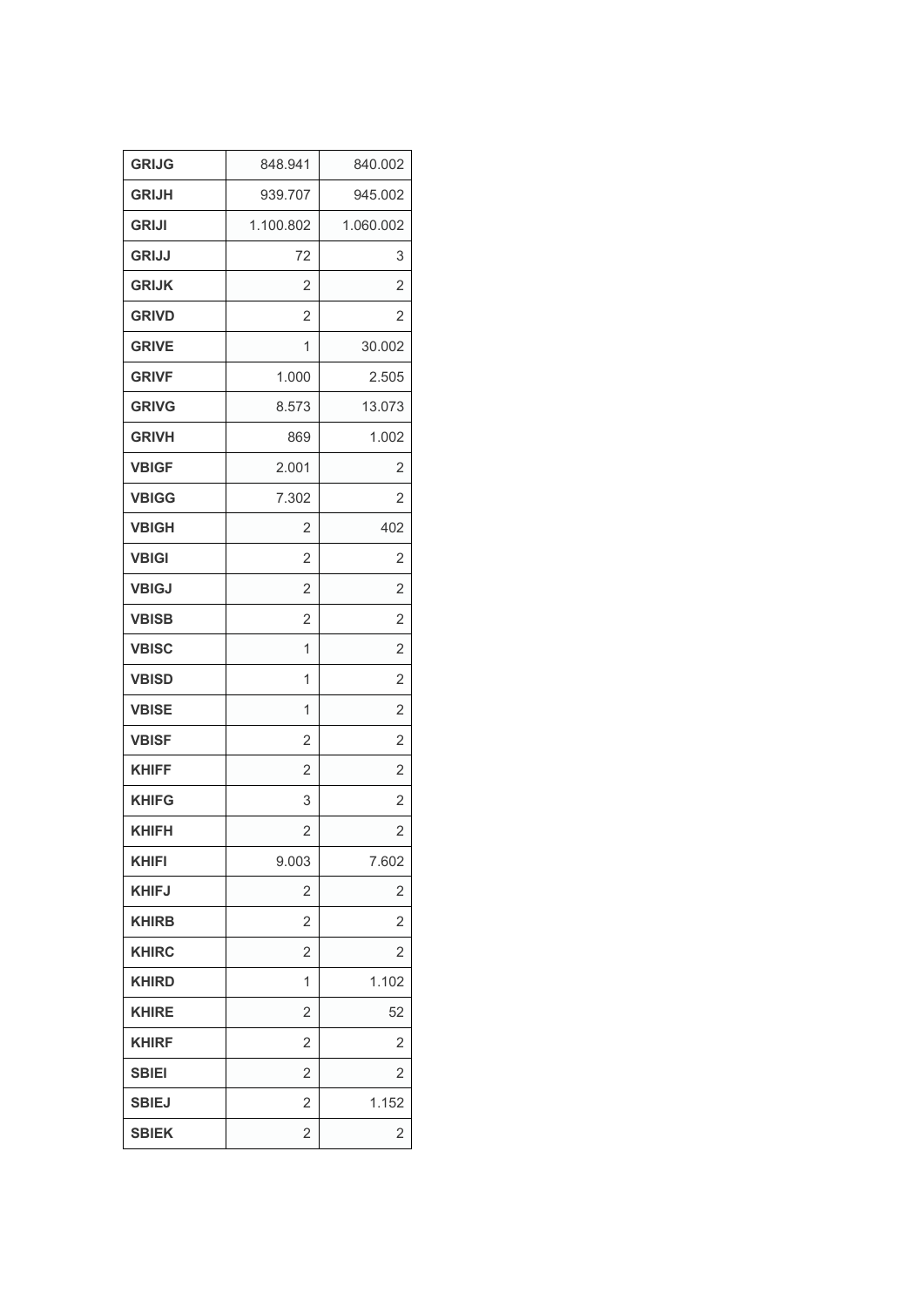| <b>SBIEL</b> | 2              | 2              |
|--------------|----------------|----------------|
| <b>SBIEM</b> | $\overline{2}$ | $\overline{2}$ |
| <b>SBIPE</b> | 2              | 2              |
| <b>SBIPF</b> | 1              | $\overline{2}$ |
| <b>SBIPG</b> | 124.002        | 2              |
| <b>SBIPH</b> | 2              | 3              |
| <b>SBIPI</b> | 2              | 2              |
| <b>TKIGA</b> | 1.057.053      | 1.089.863      |
| <b>TKIGB</b> | 136.380        | 140.002        |
| <b>TKIGC</b> | 448.984        | 330.485        |
| <b>TKIGD</b> | 4.786          | 14.002         |
| <b>TKIGE</b> | 2              | 2              |
| <b>TKIRL</b> | 2              | 5.002          |
| <b>TKIRM</b> | 623.995        | 625.048        |
| <b>TKIRN</b> | 749.579        | 750.002        |
| <b>TKIRO</b> | 300.000        | 320.266        |
| <b>TKISA</b> | 2              | 4.664          |
| <b>TEICH</b> | 1.885          | 130.696        |
| <b>TEICI</b> | 502            | 3.502          |
| <b>TEICJ</b> | $\overline{2}$ | 2              |
| <b>TEICK</b> | 2              | 2              |
| <b>TEICL</b> | $\overline{2}$ | 7              |
| <b>TEIUV</b> | 2              | 2.366          |
| <b>TEIUY</b> | 15.002         | 3.002          |
| <b>TEIUZ</b> | 34.701         | 25.610         |
| <b>TEIVP</b> | 1.689          | 1.153          |
| <b>TEIVR</b> | 2              | 2              |
| <b>TCIKO</b> | 38.390         | 43.392         |
| <b>TCILA</b> | 2              | 2              |
| <b>TCILB</b> | 61.502         | 81.303         |
| <b>TCILC</b> | 2.852          | 6.708          |
| <b>TCILD</b> | 6              | 147            |
| <b>TCIYK</b> | 2              | 2              |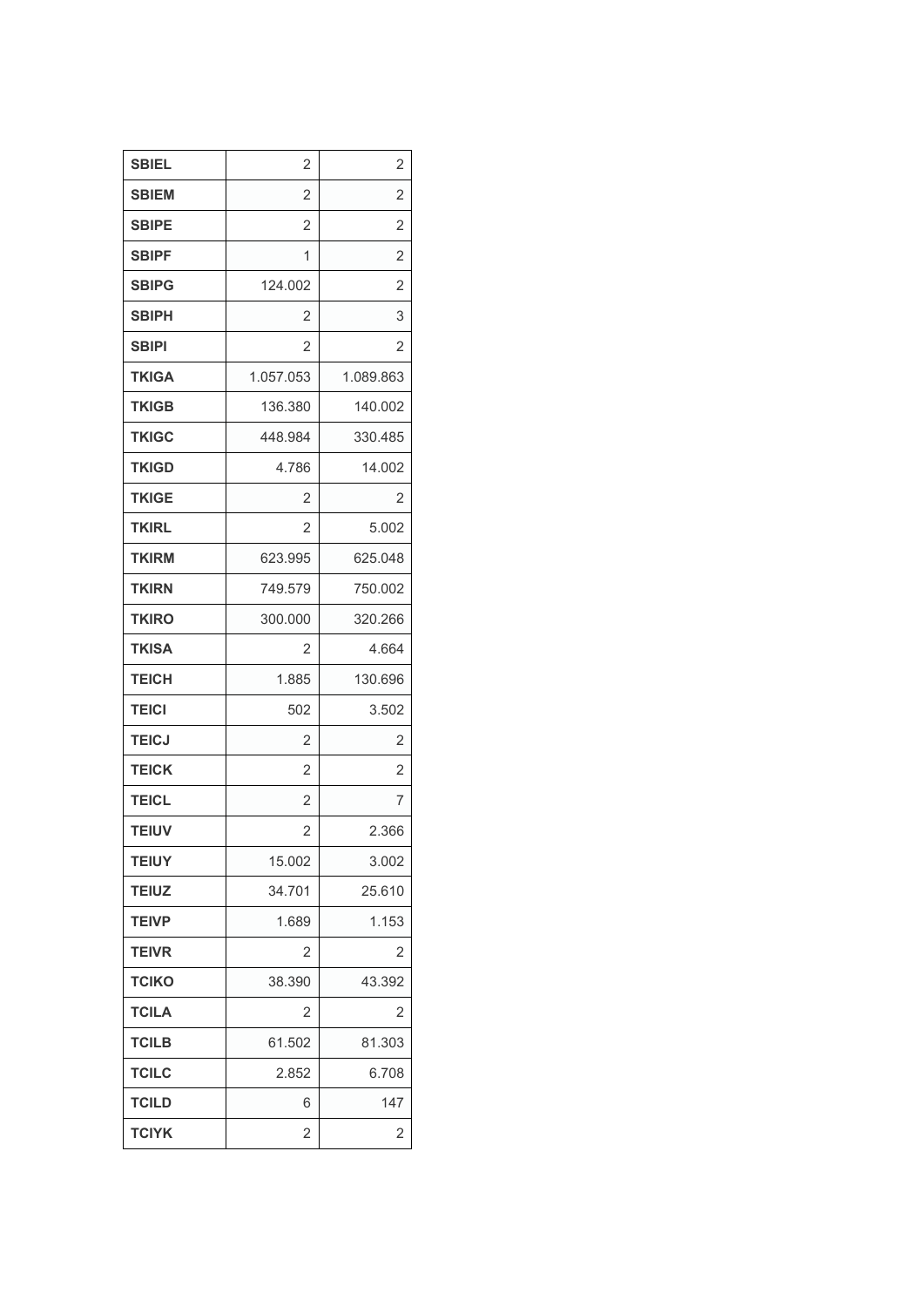| <b>TCIYL</b> | $\overline{2}$ | 10.002         |
|--------------|----------------|----------------|
| <b>TCIYM</b> | 182            | 54.727         |
| <b>TCIYN</b> | 69.313         | 222.275        |
| <b>TCIYO</b> | 2              | 302            |
| <b>TPIFA</b> | $\overline{2}$ | 932            |
| <b>TPIFB</b> | $\overline{2}$ | 422            |
| <b>TPIFC</b> | 2              | 10.005         |
| <b>TPIFD</b> | 20.803         | 6.957          |
| <b>TPIFE</b> | 9.501          | 1.752          |
| <b>TPIPL</b> | 2              | 2              |
| <b>TPIPM</b> | $\overline{2}$ | 2              |
| <b>TPIPN</b> | $\overline{2}$ | 1.502          |
| <b>TPIPO</b> | $\overline{2}$ | 2              |
| <b>TPIRA</b> | $\overline{2}$ | 2              |
| <b>EGIFK</b> | $\overline{2}$ | 2.294.075      |
| <b>EGIFL</b> | 2              | 3              |
| <b>EGIFM</b> | $\overline{2}$ | 2              |
| <b>EGIFN</b> | 2              | $\overline{2}$ |
| <b>EGIFO</b> | $\overline{2}$ | $\overline{2}$ |
| <b>EGIRG</b> | $\overline{2}$ | 2              |
| <b>EGIRH</b> | $\overline{2}$ | 2              |
| <b>EGIRI</b> | 4              | $\overline{2}$ |
| <b>EGIRJ</b> | $\overline{2}$ | $\overline{2}$ |
| <b>EGIRK</b> | 11.081         | 502            |
| <b>EDIFF</b> | 1.916.397      | 1.904.412      |
| <b>EDIFG</b> | 2              | 10             |
| <b>EDIFH</b> | 972            | 12             |
| <b>EDIFI</b> | 327            | 172            |
| <b>EDIFJ</b> | 2              | 2              |
| <b>EDIRB</b> | 2              | 2              |
| <b>EDIRC</b> | 2              | 2              |
| <b>EDIRD</b> | 300.001        | 300.546        |
| <b>EDIRE</b> | 853.135        | 875.002        |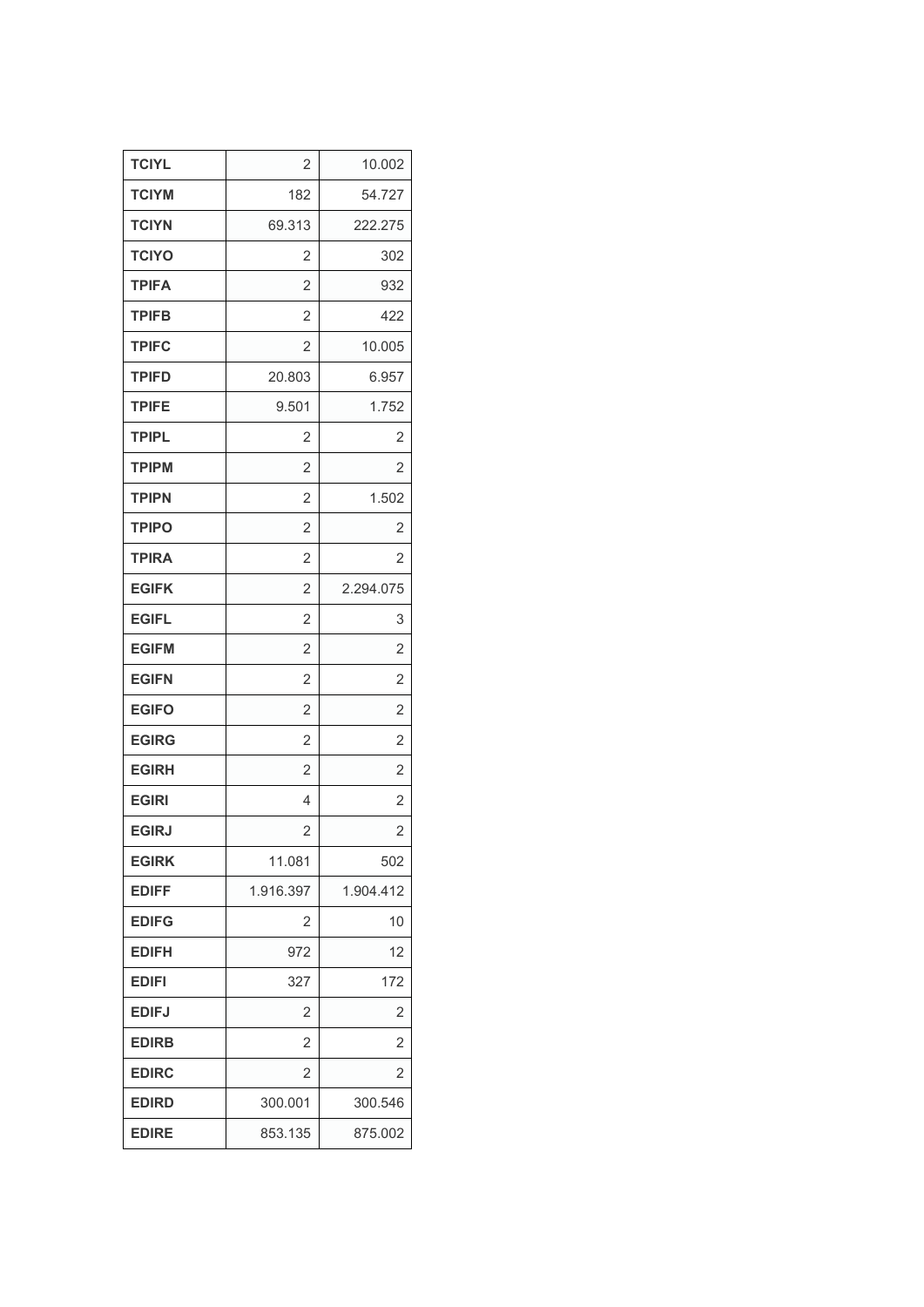| <b>EDIRF</b> | 262            | 5.477          |
|--------------|----------------|----------------|
| <b>HBIGA</b> | 101.002        | 67.199         |
| <b>HBIGB</b> | 2              | 502            |
| <b>HBIGC</b> | 50.000         | 130.798        |
| <b>HBIGD</b> | 4.991          | 10.113         |
| <b>HBIGE</b> | $\overline{2}$ | 2              |
| <b>HBIRL</b> | $\overline{2}$ | 2              |
| <b>HBIRM</b> | $\overline{2}$ | 2              |
| <b>HBIRN</b> | $\overline{2}$ | 2              |
| <b>HBIRO</b> | 1.002          | $\overline{2}$ |
| <b>HBISA</b> | 2              | 2              |
| <b>SIILI</b> | 25.149         | 202            |
| <b>SIILJ</b> | 65.002         | 55.002         |
| <b>SIILK</b> | 72.127         | 119            |
| <b>SIILL</b> | 2              | 2              |
| <b>SIILM</b> | $\overline{2}$ | $\overline{2}$ |
| <b>SIIZE</b> | $\overline{2}$ | 2              |
| <b>SIIZF</b> | $\overline{2}$ | $\overline{2}$ |
| <b>SIIZG</b> | $\overline{2}$ | 2              |
| <b>SIIZH</b> | $\overline{2}$ | 4.769          |
| <b>SIIZI</b> | $\overline{2}$ | 15.807         |
| <b>KRIKH</b> | 15.194         | 55.302         |
| <b>KRIKI</b> | 19.672         | 1.002          |
| <b>KRIKJ</b> | 4              | 2              |
| <b>KRIKK</b> | 2              | 269            |
| <b>KRIKL</b> | $\overline{2}$ | 2              |
| <b>KRIYD</b> | 1              | 2              |
| <b>KRIYE</b> | 1.394          | 4.365          |
| <b>KRIYF</b> | 494.302        | 500.002        |
| <b>KRIYG</b> | 3.397          | 5.002          |
| <b>KRIYH</b> | 2              | 4.013          |
| <b>PEIIC</b> | 180.276        | 18.056         |
| <b>PEIID</b> | 2              | 4.002          |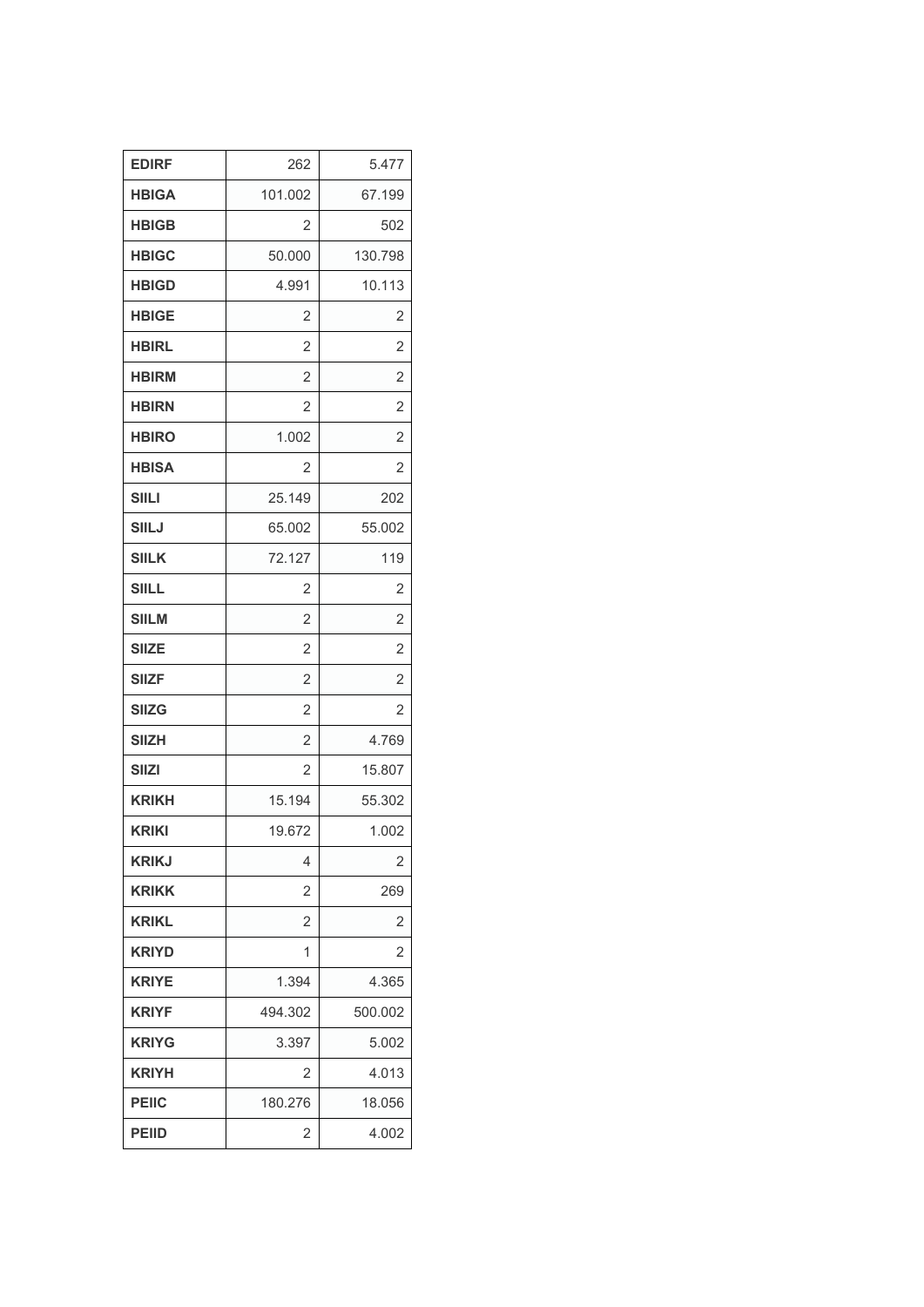| <b>PEIIE</b> | 199.926        | 114.222        |
|--------------|----------------|----------------|
| <b>PEIIF</b> | 90.838         | 100.002        |
| <b>PEIIG</b> | 3              | 1.202          |
| <b>PEITN</b> | 2              | 2              |
| <b>PEITO</b> | 2              | 2              |
| <b>PEIUA</b> | 600.957        | 500.002        |
| <b>PEIUB</b> | 2              | 2              |
| <b>PEIUC</b> | $\overline{2}$ | $\overline{2}$ |
| <b>PGIGF</b> | 15.583         | 10.456         |
| <b>PGIGG</b> | 12.602         | 18.474         |
| <b>PGIGH</b> | 2.102          | 4.515          |
| <b>PGIGI</b> | 152            | 502            |
| <b>PGIGJ</b> | $\overline{2}$ | 74             |
| <b>PGISB</b> | 2              | 2              |
| <b>PGISC</b> | 15.802         | 2.002          |
| <b>PGISD</b> | 6.568          | 5.002          |
| <b>PGISE</b> | 10.670         | 11.470         |
| <b>PGISF</b> | 8.302          | 2.503          |
| <b>ASIFK</b> | 37.044         | 132.960        |
| <b>ASIFL</b> | 21.942         | 20.002         |
| <b>ASIFM</b> | 398.592        | 390.371        |
| <b>UDISB</b> | 2              | 2              |
| <b>UDISC</b> | 2              | 2              |
| <b>UDISD</b> | 7.299          | 503            |
| <b>UDISE</b> | 102            | 2              |
| <b>UDISF</b> | 2              | $\overline{2}$ |
| <b>EUIJJ</b> | $\overline{2}$ | $\overline{2}$ |
| <b>EUIJK</b> | 2              | 2              |
| <b>EUIJL</b> | 2              | 2              |
| <b>EUIJM</b> | 2              | 102            |
| <b>EUIVF</b> | $\overline{2}$ | 2              |
| <b>EUIVG</b> | 2              | 2              |
| <b>EUIVH</b> | $\overline{2}$ | $\overline{2}$ |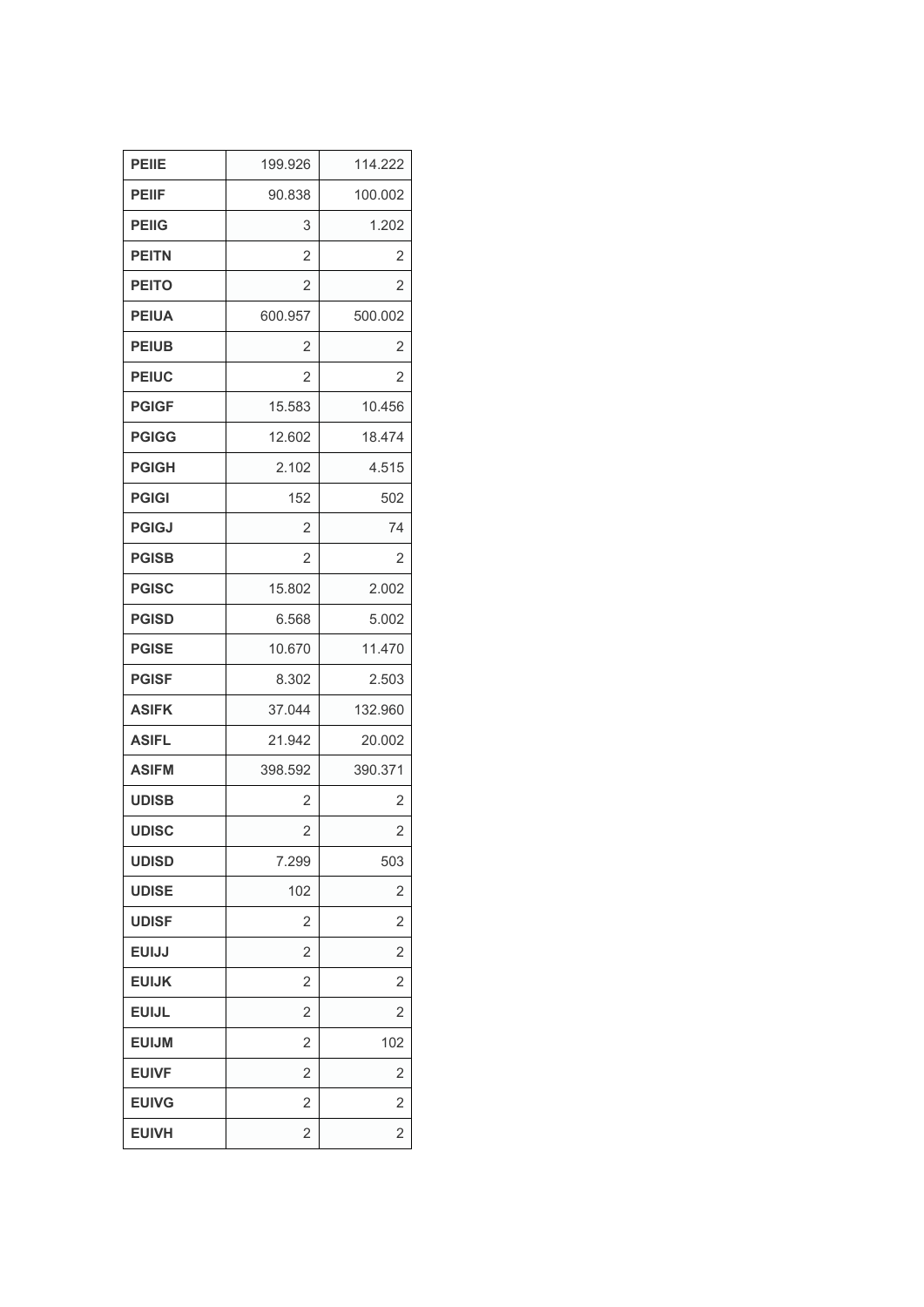| <b>EUIVI</b> | 2              | 2              |
|--------------|----------------|----------------|
| <b>PBIDA</b> | 80.002         | 62.535         |
| <b>PBIDB</b> | 1              | 2              |
| <b>PBIDC</b> | 11.961         | 12.922         |
| <b>PBIDD</b> | 3.052          | 4.563          |
| <b>PBIDE</b> | $\overline{2}$ | 1.596          |
| <b>PBIVV</b> | $\overline{2}$ | 5              |
| <b>PBIVY</b> | 5.522          | 4              |
| <b>PBIVZ</b> | 48.169         | 41.298         |
| <b>PBIYP</b> | 26.493         | 17.378         |
| <b>PBIYR</b> | 3              | 602            |
| <b>ALICB</b> | 2              | 30.015         |
| <b>ALICC</b> | 20.927         | 66.892         |
| <b>ALICD</b> | 34.601         | 1.464          |
| <b>ALICE</b> | 10.204         | 54.055         |
| <b>ALITZ</b> | $\overline{2}$ | $\overline{2}$ |
| <b>ALIUP</b> | 1              | 2              |
| <b>ALIUR</b> | 1              | 14.701         |
| <b>ALIUS</b> | 8.317          | 3              |
| <b>DAICF</b> | $\overline{2}$ | $\overline{2}$ |
| <b>DAICG</b> | 2              | 2              |
| <b>DAICH</b> | $\overline{2}$ | $\overline{2}$ |
| <b>DAICI</b> | $\overline{2}$ | $\overline{2}$ |
| <b>DAICJ</b> | $\overline{2}$ | 68             |
| <b>DAIUT</b> | 259.316        | 27.585         |
| <b>DAIUU</b> | 16.502         | 2              |
| <b>DAIUV</b> | 857            | 1.872          |
| <b>DAIUY</b> | $\overline{2}$ | $\overline{2}$ |
| <b>DAIUZ</b> | 2              | 2              |
| <b>AGIFO</b> | 1              | 2              |
| <b>AGIGA</b> | 1              | 47             |
| <b>AGIGB</b> | 1              | 31.603         |
| <b>AGIGC</b> | 1              | 1.301          |